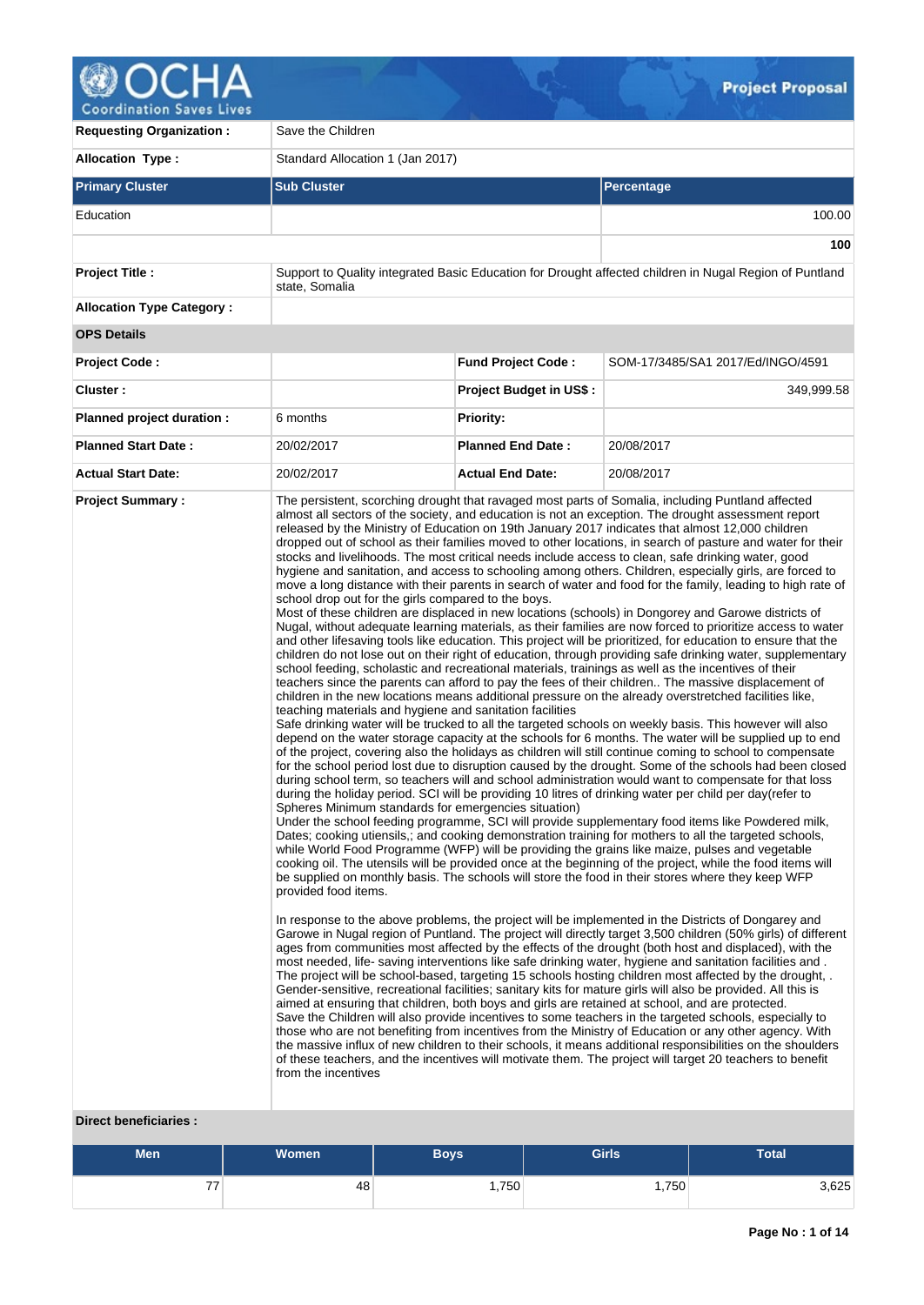#### **Other Beneficiaries :**

| <b>Beneficiary name</b>     | <b>Men</b> | <b>Women</b>    | <b>Boys</b> | <b>Girls</b> | <b>Total</b> |
|-----------------------------|------------|-----------------|-------------|--------------|--------------|
| People in Host Communities  | 53         | 33              | 1.225       | .225         | 2,536        |
| Internally Displaced People | 24         | 15 <sub>1</sub> | 525         | 525          | 1,089        |

#### **Indirect Beneficiaries :**

The project intended indirect beneficiaries will be a total of 148(50%) women. They will comprise of the community members around the schools who will benefit from the safe water that will be supplied to the school, and the hygiene awareness programs

## **Catchment Population:**

#### **Link with allocation strategy :**

This project responds to the funds strategic focus of re-programming with a view of responding to the worsening drought situation in Puntland, and Somalia in general. Focus is on addressing the impact of the prolonged drought on the education sector in Puntland. The project will also adopt an integrated approach, by addressing not only the drought impact, but focusing on life saving interventions, protection aspect of our programming, complementarity with our current interventions in Nugal, and also encouraging inter-sectoral synergies among the current projects being implemented like health, FSL, and nutrition, to address the holistic needs of the child. The project is in line with the Education cluster's approach of prioritizing time-critical needs to ensure retention of drought affected children in schools. The focus will be on existing schools in drought-affected geographical areas in Nugal region, Puntland. The project will provide life-saving assistance through an existing community structures like the school ensure not only that children will be able to continue their education, but they will also stay in a protected environment with access to the most critical services. An increasing number of families are furthermore moving with their livestock leaving children behind in the worst affected areas and further exacerbating the vulnerability of this particular group. Provision of safe drinking water, food, improving hygiene and sanitation, provision of school supplies, building the capacity of the school management structures like the CECs are some of the activities planned within the confines of the cluster objectives. The project covers two Districts of Dongorey and Garowe in Nugal Region, and area hardest hit by the drought

#### **Sub-Grants to Implementing Partners :**

| <b>Partner Name</b> | <b>Partner Type</b> | <b>Budget in US\$</b> |
|---------------------|---------------------|-----------------------|
|                     |                     |                       |

### **Other funding secured for the same project (to date) :**

| <b>Other Funding Source</b> | <b>Other Funding Amount</b> |
|-----------------------------|-----------------------------|
|                             |                             |

#### **Organization focal point :**

| <b>Name</b>       | <b>Title</b>                   | Email                            | <b>Phone</b>    |
|-------------------|--------------------------------|----------------------------------|-----------------|
| Laura Jepson      | Head of Program<br>Development | laura.jepson@savethechildren.org | +254 732 888852 |
| <b>DACKODOUND</b> |                                |                                  |                 |

#### **BACKGROUND**

#### **1. Humanitarian context analysis**

The whole of Puntland and Somaliland has suffered from the severe drought caused by lack of rain that has persisted for almost three seasons. Somalis living in both urban and pastoral areas have been facing extreme hardship due to prolonged drought. According to a press release of NGO consortium in Somalia, over five million people are facing acute food shortage. This is a product of chain of disasters that started beginning of 2015 when seasonal rains started delaying or failing partially. Disaster after disaster has eroded the ability of pastoralism and agro-pastoralist communities to cope with current drought, and the fundamental sources of livelihood (livestock rearing) have been seriously weakened. According to rainfall data, Somaliland and Puntland have been facing prolonged drought due to abrupt end of Gu season rain in April. The rain forecast also gives a bleak future.

According to a report of a joint Mission organized by UNOCHA and partners on drought assessment in Puntland A joint drought response monitoring mission was conducted from 14 – 20 May, 2016. The findings of the report are based on data and information gathered by the teams through interviews with local authorities, community representatives, key informants, community meetings, group discussions and direct observations in each location that was visited. The mission comprising UN and NGOs and led by OCHA and HADMA was divided into four teams, two from Bossaso and the other two from Garowe.

Again in August 2016, the government of Puntland, through Humanitarian Affairs and Disaster Management Agency (HADMA) issued an Appeal in response to ongoing drought in Puntland. Since the start of 2016, three humanitarian appeals have been issued by the government emphasizing the severity of the drought and requesting the humanitarian community and donors to provide assistance to drought affected communities in Puntland.

The failure of two consecutive rains (Gu' and Deyr in 2015 and also Gu' in 2016) resulted in severe drought that has affected thousands of people in Puntland, where communities in Bari, Nugaal, Sool, Sanaag, Mudug and Karkaar regions are the most affected. This has heightened the already poor conditions which resulted from below-average 2015 Deyr rains, influenced by El Niño (Source RICCG). In addition to the conflicts of Galkacyo and Qandala Districts have resulted schools to close and increase Pupil dropouts from the schools. In response the Ministry of Education and Higher Education with the support of UNICEF established the Education in Emergency Unit and (EiEWG) in the Ministry to liaise and coordinate Education in Emergency issues in Puntland.

The EiE unit through the REOs collected the data of the affected schools and closely monitored on how the conflicts and droughts affected the Students, Teachers and the Education facilities of those schools in Puntland.

#### **2. Needs assessment**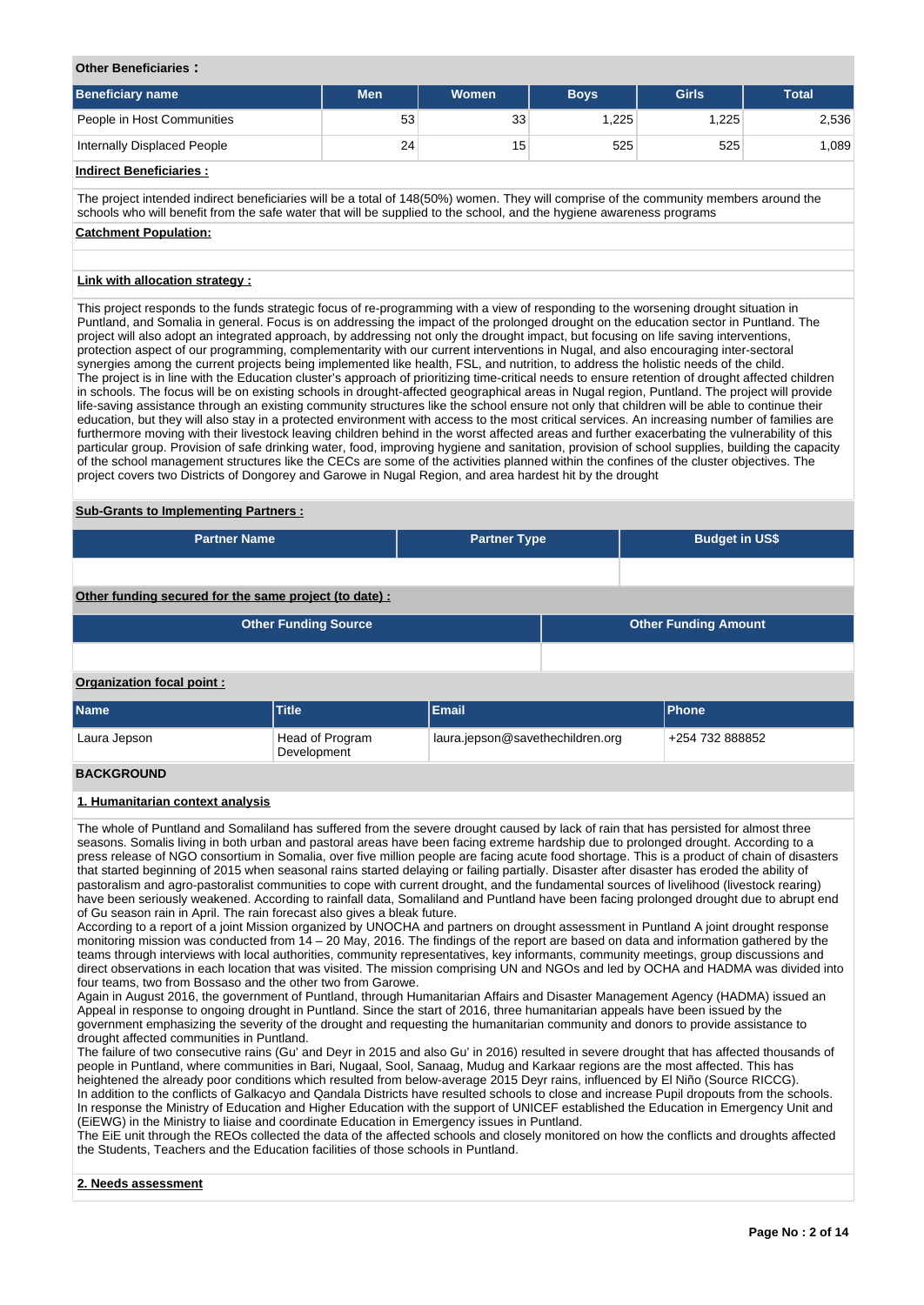There were a number of needs assessments conducted to find out the impact of drought on the education sector. The Ministry of Education, together with partners conducted an assessment on the impact of the drought on the Education sector of Puntland state of Somalia, and released the report on 19th January 2017. Save the Children also conducted an independent assessment in December 2016, to find out impact of the drought effects on communities in Nugal, Kaarkar and Bari regions of Puntland, and above all, on Save the Children's interventions in Puntland.

The report of the MOEHE assessment indicate that 25,802 children in Puntland schools dropped out of school, and 19,647 of those dropped out of school because of the effects of the drought, and the remaining 6,155 because of the conflicts in Galkacyo and Qandala Districts. The effects are not only for the students but also for the teachers and the Education Facilities of those affected schools. Repeating a class means using more resources than allocated to a student; and leaving a school (dropping out of school) before completing a particular level of education is also a waste of resources. Therefore the Ministry with the Education Partners should intervene and prioritize to send back those students into the schools by giving free meals, teacher incentives, clean drinking water and operationalization of the closed schools. A total of 19 schools are affected in Nugal region alone.

The reasons of the reported dropouts are: Severe drought in Puntland; Conflicts in Galkacyo and Qandala Districts; The Ministry of Education and Higher Education also noted that the factors that contributed to excessive dropouts, irregular attendance and low concentration of teaching and learning processes in the classroom were also included the lack of school feeding program, lack of safe drinking water and learning spaces of those affected schools. The prolonged dry season in the regions has severely affected the animals and people in those locations, this resulted the dropout of 19,647 students of which (15,992 from the operating Rural Primary schools in Puntland) and (3,655 students' from the closed schools in Kaarkar, Bari, Nugal, Sool and Mudug regions).

In Nugal region alone, enrollment during the 2015/2016 academic year was registered at 27,723(15,138 males, 12,585 female) and the current enrollment has reduced to 25,480(14,120 male, 11,360 female), reflecting a total drop out of 2,243(1,225 male, 1,018 female) in Nugal region alone. This number is even expected to have doubled since the time the assessment was conducted. These are children who could have left their communities or schools with their families, in search of water, food and pasture for their families. As families move this, comes with the problem of internal displacement, acute water shortage for both the displaced and host communities, hygiene and sanitation related problems, increased pressure and strain on the host community school facilities, and diminished moral for teachers among other things. The preoject activities will include among others

- 1. Providing clean and safe drinking water to 3,500 Children in 15 schools
- 2. Provide supplementary school feeding to the 3,500 children
- 3. Provide recreational facilities and schools supplies to the schools
- 4. Provision of teachers incentives for 20 teachers in drought affected schools

The project will also rehabilitate or provide water storage facilities to 15 targeted primary schools in Nugal. Schools will also be provided with gender friendly hygiene and sanitation facilities, let alone recreational facilities; and sanitary kits for mature girls.

#### **3. Description Of Beneficiaries**

The project will target 15 out of the 19 schools affected by the drought in Garowe and Dongorey Districts in Nugal region. The number of direct beneficiaries targeted will be 2,500(1,250 boys, 1,250 girls ) in 15 primary schools affected in Nugal region. These will be identified and registered by the REOs, the CECs and the head teachers of the schools. Children from both the IDPs and the host communities will benefit from the project interventions. They will benefit directly from clean, safe water, food, gender friendly WASH facilities, recreational facilities and school supplies among others. Children having disabilities will be specifically targeted during selection and implementation of the project. This will be done by the schools with the help of the CECs.

Adults, including both men and women will also be directly targeted through activities. 20 teachers (6 female) will benefit from provision of the incentives. The incentives will cater for the teachers who are not receiving any incentives from the government and other agencies, especially those in the remote schools, facing the influx of IDPs from other drought affected areas. 70 Community Education Committees (CECs) members (21 female) will be mobilized and given specific training's on school water management and hygiene within the school, and tasked with the responsibility of mobilizing and sensitizing the community on Disasters preparedness and Management

#### **4. Grant Request Justification**

Save the Children International is the biggest Child focused organization that has been working in Somalia since 2005, responding to the numerous emergencies that have bedeviled the people of Somalia/Somaliland. Programmatically, SCI has been implementing different projects under different sectors ranging from health, food security and livelihoods, health & nutrition, WASH, Child protection and Child safeguarding, HIV/AIDS and Education, including Education in Emergencies. This provides a good basis for synergies and complementarity and integration among sectors and sub-sectors through existing or previous projects and programmes.

Secondly, SCI currently operates in the whole of Somali/Somaliland, including Puntland. We have programmes currently running in Nugal where we have three education projects, Education is Light, NORAD framework agreement, and the recently ended CHF project targeting 7 IDP schools in Garowe, Nugal. This will provide some continuity and synergies, and shows that we have the experience and a strong platform to build on. SCI also has field presence in Nugal, with technical, program and support staff, facilities and equipment that will be used to facilitate the project delivery adequately. SCI has the good will and good reputation with the government, local leaders and community built over time, and this will make our work easier. SCI has comprehensive, water-tight systems, policies and procedures covering all major areas of project management-financial/ audit systems, procurement systems, HR systems, accountability and comprehensive, MEAL systems, to mention a few. All this will ensure efficient and effective project deliverables.

#### **5. Complementarity**

Save the Children is currently implementing a SHF-funded nutrition project in 5 nutrition centres and Health facilities in Garowe, Nugal region, targeting IDPs and drought affected community. The targeted direct beneficiaries are under-5 malnourished children, pregnant and lactating mothers. The project is providing O.T.P for under-5 malnourished children and Target Supplementary Feeding Programmes (TSFP) for pregnant and lactating mother. The project is also providing plumpy- nuts and High Energy biscuits. There will be no overlap of activities of SHF education project with the nutrition project as the target here are the schools, and not the health facilities, and also the target beneficiary categories are. The project will also not overlap in schools targeted by other Education projects being implemented by Save the Children.

#### **LOGICAL FRAMEWORK**

#### **Overall project objective**

Ensure vulnerable girls and boys impacted by prolonged drought in Nugal region in Puntland state of Somalia, have access to quality, equitable education in a safe, protective environment, and are retained in school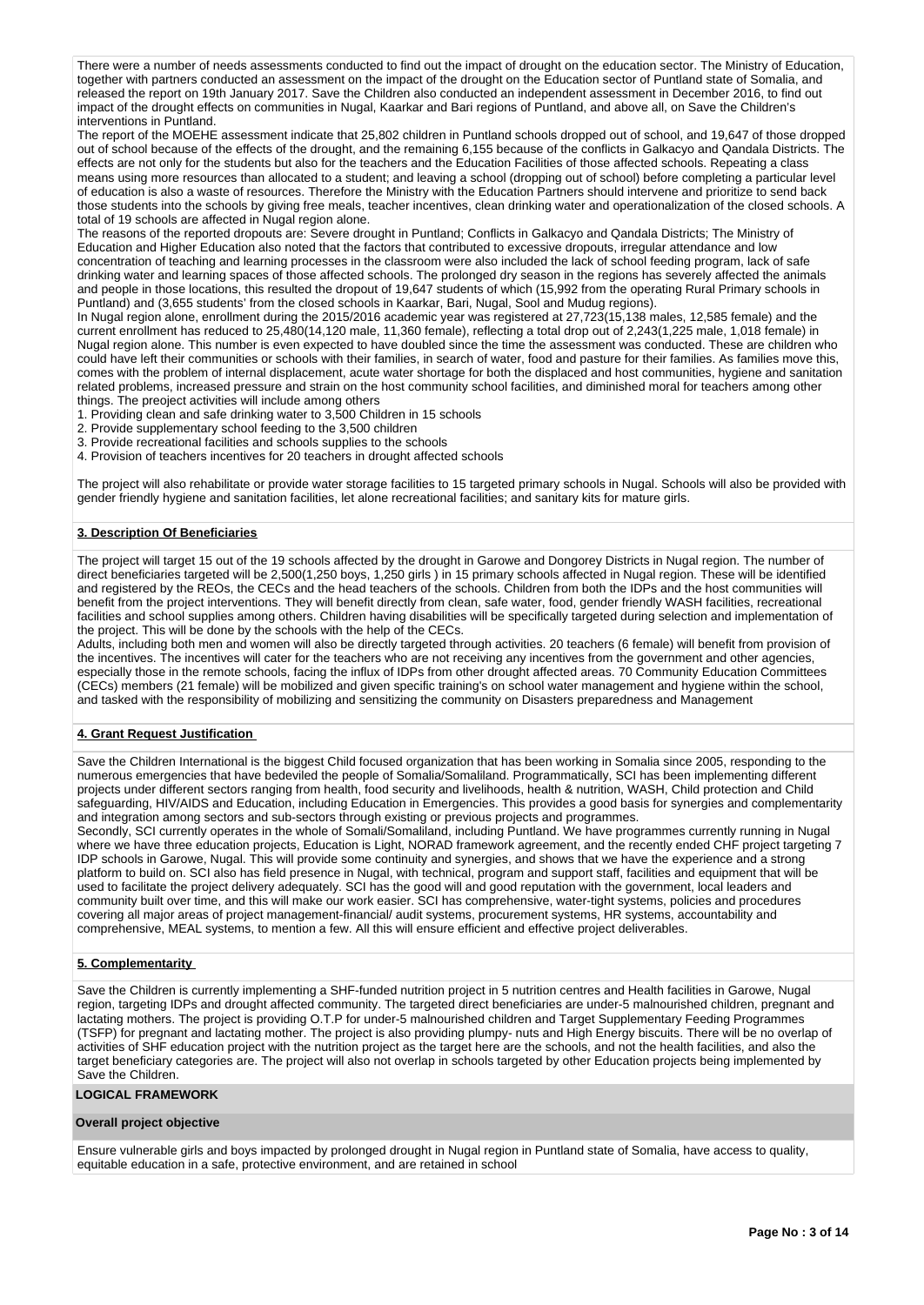| <b>Education</b>               |                                                                                                                          |                                                                                                                                                                                                                                                                                |            |                                |                                 |               |
|--------------------------------|--------------------------------------------------------------------------------------------------------------------------|--------------------------------------------------------------------------------------------------------------------------------------------------------------------------------------------------------------------------------------------------------------------------------|------------|--------------------------------|---------------------------------|---------------|
|                                | <b>Cluster objectives</b>                                                                                                | Strategic Response Plan (SRP) objectives                                                                                                                                                                                                                                       |            |                                | <b>Percentage of activities</b> |               |
|                                | Ensure emergencies and crises affected<br>children and youth have access to safe and<br>protective learning environments | Somalia HRP 2017                                                                                                                                                                                                                                                               |            |                                |                                 | 100           |
|                                | <b>Contribution to Cluster/Sector Objectives:</b>                                                                        |                                                                                                                                                                                                                                                                                |            |                                |                                 |               |
| Outcome 1                      |                                                                                                                          |                                                                                                                                                                                                                                                                                |            |                                |                                 |               |
|                                | Drought affected schools in Nugal region                                                                                 | Increased access and retention of 3,500 children (50% girls) in Nugal region affected by drought to quality and protective learning<br>environment.3,000 children already in school will be retained, while 500 new children of school going age will be enrolled in school in |            |                                |                                 |               |
| Output 1.1                     |                                                                                                                          |                                                                                                                                                                                                                                                                                |            |                                |                                 |               |
| Description                    |                                                                                                                          |                                                                                                                                                                                                                                                                                |            |                                |                                 |               |
|                                |                                                                                                                          | Retain and enroll 3,500 children in 15 targeted schools in Garowe and Dangorey Districts, Nugal region, Puntland, Somalia                                                                                                                                                      |            |                                |                                 |               |
| <b>Assumptions &amp; Risks</b> |                                                                                                                          |                                                                                                                                                                                                                                                                                |            |                                |                                 |               |
|                                |                                                                                                                          |                                                                                                                                                                                                                                                                                |            |                                |                                 |               |
| <b>Activities</b>              |                                                                                                                          |                                                                                                                                                                                                                                                                                |            |                                |                                 |               |
| <b>Activity 1.1.1</b>          |                                                                                                                          |                                                                                                                                                                                                                                                                                |            |                                |                                 |               |
|                                | <b>Standard Activity: Back to school Campaign</b>                                                                        |                                                                                                                                                                                                                                                                                |            |                                |                                 |               |
|                                | schools in drought affected communities                                                                                  | Conduct Community outreach and mobilization activities on the importance of basic education for all children (boys and girls) in 15 targeted                                                                                                                                   |            |                                |                                 |               |
| Activity 1.1.2                 |                                                                                                                          |                                                                                                                                                                                                                                                                                |            |                                |                                 |               |
|                                | <b>Standard Activity: Community based participation</b>                                                                  |                                                                                                                                                                                                                                                                                |            |                                |                                 |               |
|                                |                                                                                                                          | Facilitate 2 joint quarterly monitoring of the 15 host schools and community affected by drought                                                                                                                                                                               |            |                                |                                 |               |
| Activity 1.1.3                 |                                                                                                                          |                                                                                                                                                                                                                                                                                |            |                                |                                 |               |
|                                | <b>Standard Activity: CEC training</b>                                                                                   |                                                                                                                                                                                                                                                                                |            |                                |                                 |               |
|                                |                                                                                                                          | Provide training for 20 CEC members (10 female) and 10 teachers (3 female) on DRR management for schools                                                                                                                                                                       |            |                                |                                 |               |
| Activity 1.1.4                 |                                                                                                                          |                                                                                                                                                                                                                                                                                |            |                                |                                 |               |
|                                | <b>Standard Activity: Incentive for teachers</b>                                                                         |                                                                                                                                                                                                                                                                                |            |                                |                                 |               |
|                                | Provision of incentives to 20 teachers (6 Female)                                                                        |                                                                                                                                                                                                                                                                                |            |                                |                                 |               |
| Activity 1.1.5                 |                                                                                                                          |                                                                                                                                                                                                                                                                                |            |                                |                                 |               |
|                                |                                                                                                                          | Standard Activity: School equipment and material learning distribution                                                                                                                                                                                                         |            |                                |                                 |               |
| Activity 1.1.6                 |                                                                                                                          | Provision of teaching and learning materials to 15 (School Supplies and class readers) – 3,500 Children (50% female                                                                                                                                                            |            |                                |                                 |               |
|                                | <b>Standard Activity: Recreational activities</b>                                                                        |                                                                                                                                                                                                                                                                                |            |                                |                                 |               |
|                                | Provision of gender friendly recreational materials for 15 schools                                                       |                                                                                                                                                                                                                                                                                |            |                                |                                 |               |
| Activity 1.1.7                 |                                                                                                                          |                                                                                                                                                                                                                                                                                |            |                                |                                 |               |
|                                | <b>Standard Activity: Not Selected</b>                                                                                   |                                                                                                                                                                                                                                                                                |            |                                |                                 |               |
| data, reports)                 |                                                                                                                          | Quarterly Coordination of Education in Emergencies (EiE) Working Group meeting and IASC at Sub National Level (collection and sharing                                                                                                                                          |            |                                |                                 |               |
| <b>Indicators</b>              |                                                                                                                          |                                                                                                                                                                                                                                                                                |            |                                |                                 |               |
|                                |                                                                                                                          |                                                                                                                                                                                                                                                                                |            | <b>End cycle beneficiaries</b> |                                 | End           |
|                                |                                                                                                                          |                                                                                                                                                                                                                                                                                |            |                                |                                 | cycle         |
| Code                           | <b>Cluster</b>                                                                                                           | <b>Indicator</b>                                                                                                                                                                                                                                                               | <b>Men</b> | <b>Women</b>                   | <b>Boys</b><br>Girls            | <b>Target</b> |
| Indicator 1.1.1                | Education                                                                                                                | Number of community members reached with<br>outreach community mobilization activities. (125<br>men, 125 female)                                                                                                                                                               |            |                                |                                 | 250           |
|                                | Means of Verification: Activity reports with attendance list                                                             |                                                                                                                                                                                                                                                                                |            |                                |                                 |               |
| Indicator 1.1.2                | Education                                                                                                                | Number of joint monitoring visits carried out                                                                                                                                                                                                                                  |            |                                |                                 | 2             |
|                                | <b>Means of Verification:</b> Monitoring reports                                                                         |                                                                                                                                                                                                                                                                                |            |                                |                                 |               |
| Indicator 1.1.3                | Education                                                                                                                | Number of CECs members trained                                                                                                                                                                                                                                                 |            |                                |                                 | 30            |
|                                | <b>Means of Verification</b> : This will also include teachers<br>-Training reports (Target 13 female and 17 male)       |                                                                                                                                                                                                                                                                                |            |                                |                                 |               |
| Indicator 1.1.4                | Education                                                                                                                | Number of teachers receiving emergency<br>incentives                                                                                                                                                                                                                           |            |                                |                                 | 20            |
| 6 women and 14 men             | <b>Means of Verification : - Acknowledgement records</b>                                                                 |                                                                                                                                                                                                                                                                                |            |                                |                                 |               |
| Indicator 1.1.5                | Education                                                                                                                | Number of children (Boys&Girls) provided with<br>learning supplies                                                                                                                                                                                                             |            |                                |                                 | 3,500         |
|                                |                                                                                                                          |                                                                                                                                                                                                                                                                                |            |                                |                                 |               |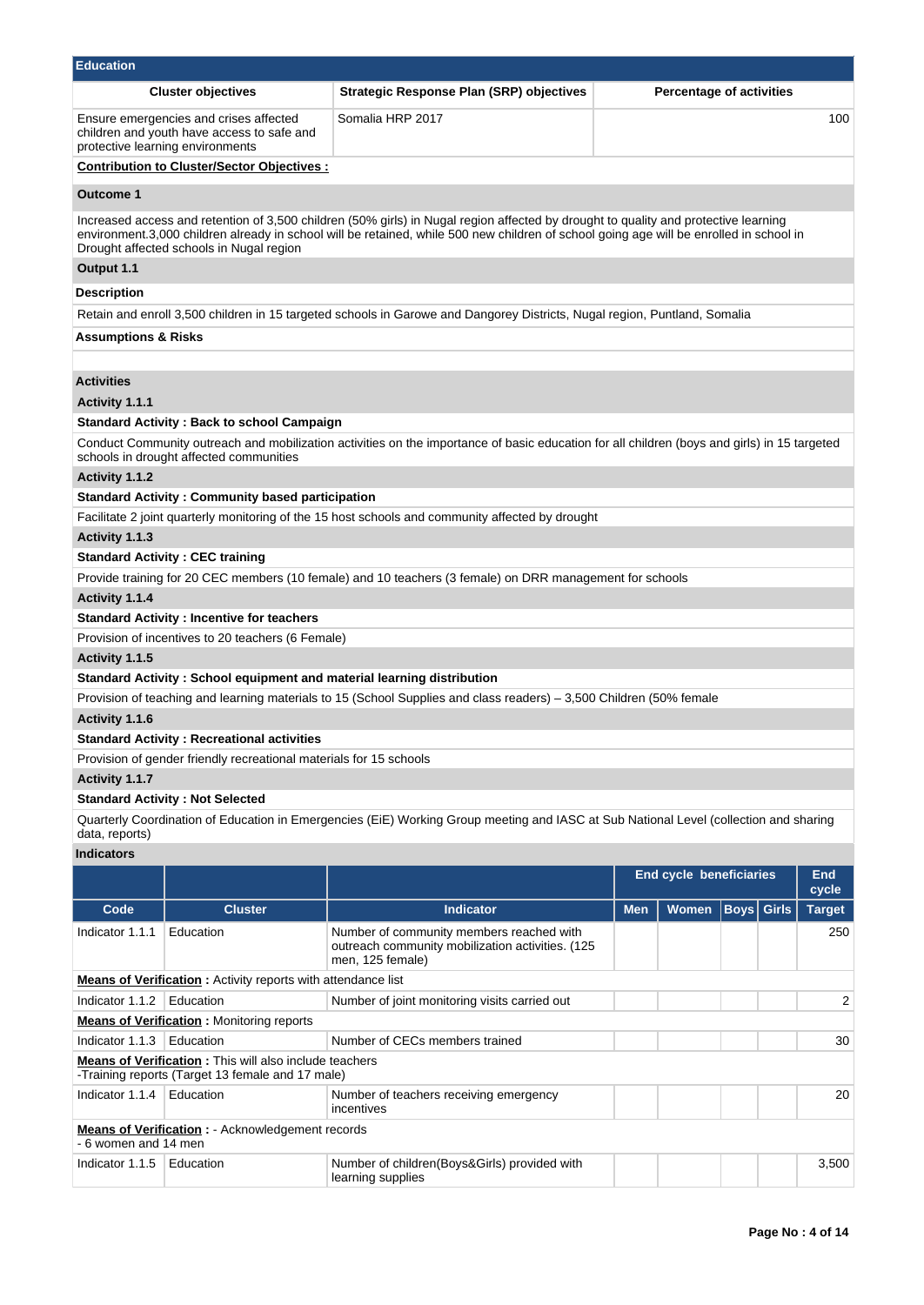| - 1750 girls and 1750 boys        | <b>Means of Verification :</b> - Distribution list, FGDs with learners, photos |                                                                                                                                         |            |                                |             |       |                     |
|-----------------------------------|--------------------------------------------------------------------------------|-----------------------------------------------------------------------------------------------------------------------------------------|------------|--------------------------------|-------------|-------|---------------------|
| Indicator 1.1.6                   | Education                                                                      | Number of learners benefiting from gender<br>friendly recreational materials                                                            |            |                                |             |       | 3,500               |
| - 1750 girls and 1750 boys        | Means of Verification : - Distribution list, activity reports, photos, FGDs    |                                                                                                                                         |            |                                |             |       |                     |
| Indicator 1.1.7                   | Education                                                                      | Number of Quarterly coordination meetings held                                                                                          |            |                                |             |       | 1.                  |
|                                   | Means of Verification : - Minutes of meetings, attendance list                 |                                                                                                                                         |            |                                |             |       |                     |
| <b>Outcome 2</b>                  |                                                                                |                                                                                                                                         |            |                                |             |       |                     |
|                                   |                                                                                | Increased access to clean, safe water; improved, hygiene condition, and promote school feeding programme in 15 drought affected schools |            |                                |             |       |                     |
| and community                     |                                                                                |                                                                                                                                         |            |                                |             |       |                     |
| Output 2.1                        |                                                                                |                                                                                                                                         |            |                                |             |       |                     |
| Description                       |                                                                                |                                                                                                                                         |            |                                |             |       |                     |
|                                   |                                                                                | Provide safe and clean drinking water to learners in 15 drought affected schools in Nugal region                                        |            |                                |             |       |                     |
| Assumptions & Risks               |                                                                                |                                                                                                                                         |            |                                |             |       |                     |
|                                   |                                                                                | Community education structures willing to participate in supporting the school activities                                               |            |                                |             |       |                     |
| <b>Activities</b>                 |                                                                                |                                                                                                                                         |            |                                |             |       |                     |
| Activity 2.1.1                    |                                                                                |                                                                                                                                         |            |                                |             |       |                     |
|                                   | <b>Standard Activity: Water distribution in schools</b>                        |                                                                                                                                         |            |                                |             |       |                     |
|                                   |                                                                                | Provision of safe clean drinking water in 15 schools (10 lts per child, per day for 6 months)                                           |            |                                |             |       |                     |
| Activity 2.1.2                    |                                                                                |                                                                                                                                         |            |                                |             |       |                     |
|                                   |                                                                                | Standard Activity: Water and sanitation infrastructure construction/refurbishment                                                       |            |                                |             |       |                     |
|                                   | Rehabilitation of 8 water storage system/elevated water tanks in 8 schools     |                                                                                                                                         |            |                                |             |       |                     |
| Activity 2.1.3                    |                                                                                |                                                                                                                                         |            |                                |             |       |                     |
|                                   | <b>Standard Activity: Water distribution in schools</b>                        |                                                                                                                                         |            |                                |             |       |                     |
|                                   | Provide 6 plastic water tanks(5,000 lts) in 6 schools                          |                                                                                                                                         |            |                                |             |       |                     |
| <b>Indicators</b>                 |                                                                                |                                                                                                                                         |            |                                |             |       |                     |
|                                   |                                                                                |                                                                                                                                         |            | <b>End cycle beneficiaries</b> |             |       | <b>End</b><br>cycle |
|                                   |                                                                                |                                                                                                                                         |            |                                |             |       |                     |
| Code                              | <b>Cluster</b>                                                                 | <b>Indicator</b>                                                                                                                        | <b>Men</b> | <b>Women</b>                   | <b>Boys</b> | Girls | <b>Target</b>       |
| Indicator 2.1.1                   | Water, Sanitation and<br>Hygiene                                               | Number of people with temporary access to safe<br>water                                                                                 |            |                                |             |       | 3,500               |
|                                   | <b>Means of Verification:</b> Activity reports with attendance list            |                                                                                                                                         |            |                                |             |       |                     |
|                                   |                                                                                |                                                                                                                                         |            |                                |             |       |                     |
|                                   | - Number of school children 1750 girls and 1750 boys                           |                                                                                                                                         |            |                                |             |       |                     |
|                                   | Indicator 2.1.2   Water, Sanitation and<br>Hygiene                             | Number of water storage's rehabilitated                                                                                                 |            |                                |             |       | 8                   |
|                                   |                                                                                | <b>Means of Verification:</b> BOQs, Design, Tender process, receipts and acknowledgement                                                |            |                                |             |       |                     |
| Indicator 2.1.3                   | Education                                                                      | Number of plastic water tanks/ storages provided                                                                                        |            |                                |             |       | 6                   |
|                                   | <b>Means of Verification:</b> Training reports, attendance list                |                                                                                                                                         |            |                                |             |       |                     |
| Output 2.2                        |                                                                                |                                                                                                                                         |            |                                |             |       |                     |
| Description                       |                                                                                |                                                                                                                                         |            |                                |             |       |                     |
|                                   | Promotion of hygiene and sanitation awareness in 15 schools                    |                                                                                                                                         |            |                                |             |       |                     |
| <b>Assumptions &amp; Risks</b>    |                                                                                |                                                                                                                                         |            |                                |             |       |                     |
|                                   |                                                                                |                                                                                                                                         |            |                                |             |       |                     |
| <b>Activities</b>                 |                                                                                |                                                                                                                                         |            |                                |             |       |                     |
| Activity 2.2.1                    |                                                                                |                                                                                                                                         |            |                                |             |       |                     |
|                                   | <b>Standard Activity: Hygiene promotion</b>                                    |                                                                                                                                         |            |                                |             |       |                     |
|                                   | Printing and distribution of hygiene and sanitation IEC materials              |                                                                                                                                         |            |                                |             |       |                     |
| Activity 2.2.2                    |                                                                                |                                                                                                                                         |            |                                |             |       |                     |
|                                   | <b>Standard Activity: Hygiene promotion</b>                                    |                                                                                                                                         |            |                                |             |       |                     |
|                                   |                                                                                | Train 105(42 female) school child clubs in good practices of Water, health, hygiene and nutrition practices                             |            |                                |             |       |                     |
| Activity 2.2.3                    |                                                                                |                                                                                                                                         |            |                                |             |       |                     |
|                                   | <b>Standard Activity: Hygiene promotion</b>                                    |                                                                                                                                         |            |                                |             |       |                     |
| of education-related intervention |                                                                                | Train 105(42 girls)Community Education Committees on school water management to ensure broader lifesaving                               |            |                                |             |       |                     |
| Activity 2.2.4                    |                                                                                |                                                                                                                                         |            |                                |             |       |                     |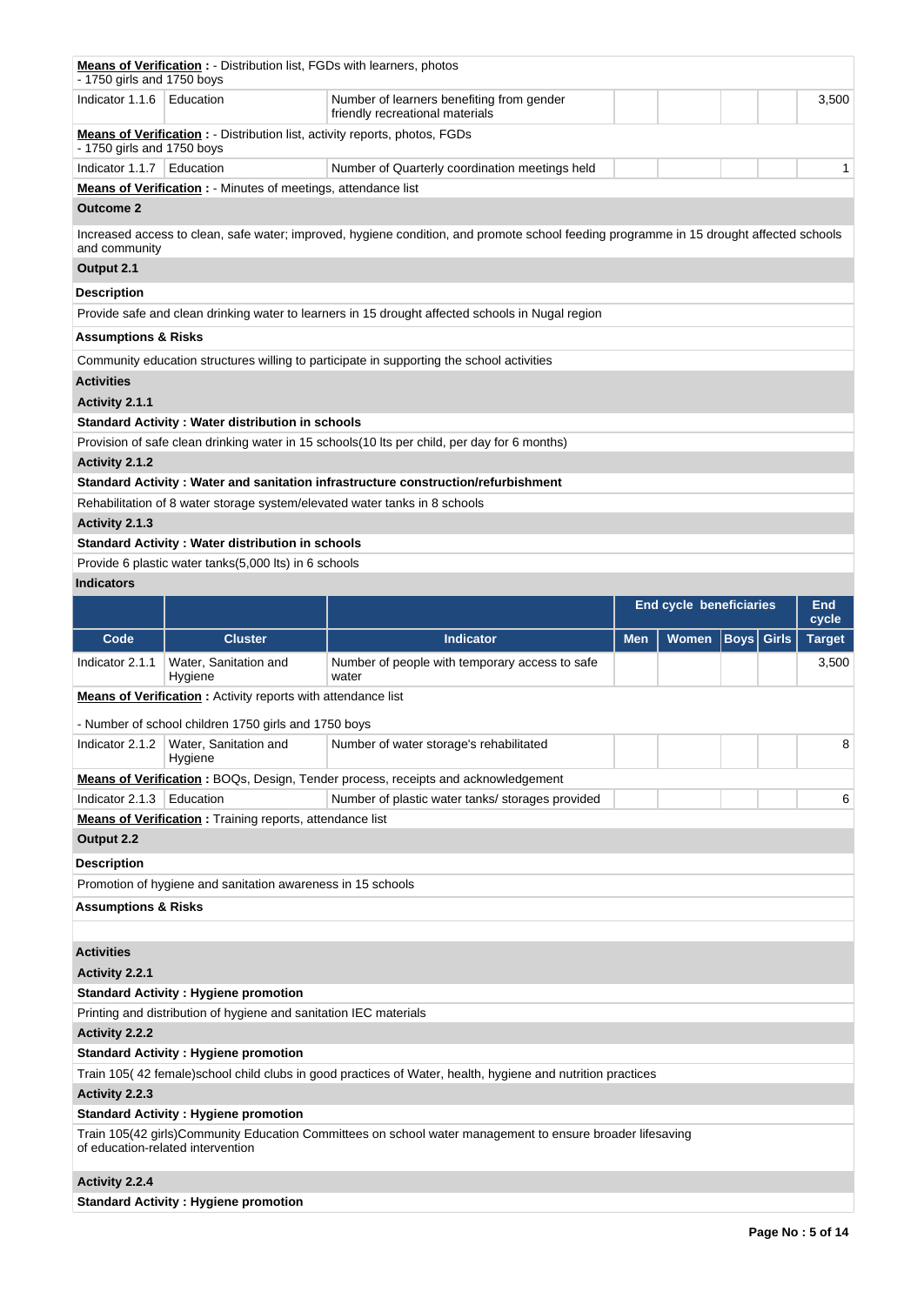Providing sanitary kits for 700 girls of menstruating age

### **Indicators**

|                                |                                                                   |                                                                                                         | <b>End cycle beneficiaries</b> |       |      |              | End<br>cycle  |  |  |
|--------------------------------|-------------------------------------------------------------------|---------------------------------------------------------------------------------------------------------|--------------------------------|-------|------|--------------|---------------|--|--|
| Code                           | <b>Cluster</b>                                                    | <b>Indicator</b>                                                                                        | <b>Men</b>                     | Women | Boys | <b>Girls</b> | <b>Target</b> |  |  |
| Indicator 2.2.1                | Education                                                         | Number of hygiene and sanitation IEC materials<br>distributed and printed                               |                                |       |      |              | 100           |  |  |
|                                | <b>Means of Verification:</b> Distribution list, photos           |                                                                                                         |                                |       |      |              |               |  |  |
| Indicator 2.2.2                | Education                                                         | Number of school child clubs member benefited<br>from good, WASH and health training                    |                                |       |      | 105          |               |  |  |
| - 42 boys and 63 girls         | <b>Means of Verification:</b> Attendance list, training reports   |                                                                                                         |                                |       |      |              |               |  |  |
| Indicator $2.2.3$ Education    |                                                                   | Number of CEC members trained on Water &<br>environmental health management                             |                                |       |      |              | 105           |  |  |
| - 42 women and 63 men          | <b>Means of Verification:</b> Training reports, attendance list   |                                                                                                         |                                |       |      |              |               |  |  |
|                                | Indicator 2.2.4   Water, Sanitation and<br>Hygiene                | Number of people who have received hygiene kits                                                         |                                |       |      |              | 700           |  |  |
| - 700 girls                    | <b>Means of Verification:</b> Beneficiary list, activity report   |                                                                                                         |                                |       |      |              |               |  |  |
| Output 2.3                     |                                                                   |                                                                                                         |                                |       |      |              |               |  |  |
| <b>Description</b>             |                                                                   |                                                                                                         |                                |       |      |              |               |  |  |
|                                | Provide school feeding to children in 15 drought affected schools |                                                                                                         |                                |       |      |              |               |  |  |
| <b>Assumptions &amp; Risks</b> |                                                                   |                                                                                                         |                                |       |      |              |               |  |  |
|                                |                                                                   |                                                                                                         |                                |       |      |              |               |  |  |
| <b>Activities</b>              |                                                                   |                                                                                                         |                                |       |      |              |               |  |  |
| Activity 2.3.1                 |                                                                   |                                                                                                         |                                |       |      |              |               |  |  |
|                                | <b>Standard Activity: School feeding</b>                          |                                                                                                         |                                |       |      |              |               |  |  |
|                                |                                                                   | Provide supplementary school feeding programme for 3,500 children(50% girls) in 15 schools for 6 months |                                |       |      |              |               |  |  |
| Activity 2.3.2                 |                                                                   |                                                                                                         |                                |       |      |              |               |  |  |
|                                | <b>Standard Activity: School feeding</b>                          |                                                                                                         |                                |       |      |              |               |  |  |
|                                | Provide cooking utensils/cooking/serving materials for 15 schools |                                                                                                         |                                |       |      |              |               |  |  |
| Activity 2.3.3                 |                                                                   |                                                                                                         |                                |       |      |              |               |  |  |
|                                | <b>Standard Activity: School feeding</b>                          |                                                                                                         |                                |       |      |              |               |  |  |
|                                |                                                                   | Train 50 mothers on cooking demonstration in 15 drought affected schools in Nugal.                      |                                |       |      |              |               |  |  |
| <b>Indicators</b>              |                                                                   |                                                                                                         |                                |       |      |              |               |  |  |

|                                        |                                                                           |                                                                                                | <b>End cycle beneficiaries</b> |              |                   |               | End<br>cycle |  |  |  |
|----------------------------------------|---------------------------------------------------------------------------|------------------------------------------------------------------------------------------------|--------------------------------|--------------|-------------------|---------------|--------------|--|--|--|
| Code                                   | <b>Cluster</b>                                                            | <b>Indicator</b>                                                                               | <b>Men</b>                     | <b>Women</b> | <b>Boys</b> Girls | <b>Target</b> |              |  |  |  |
| Indicator 2.3.1                        | Nutrition                                                                 | Number of children and pregnant and lactating<br>women receiving blanket supplementary feeding |                                |              |                   |               | 3,500        |  |  |  |
|                                        | <b>Means of Verification:</b> Activity reports, attendance list, photos   |                                                                                                |                                |              |                   |               |              |  |  |  |
| Indicator 2.3.2                        | Education                                                                 | Number of schools that benefited from cooking<br>utensils                                      |                                |              |                   |               |              |  |  |  |
|                                        | <b>Means of Verification:</b> Acknowledgement document, Distribution list |                                                                                                |                                |              |                   |               |              |  |  |  |
| Indicator 2.3.3                        | Education                                                                 | Number of mothers trained on cooking<br>demonstration                                          |                                |              |                   |               | 50           |  |  |  |
|                                        | <b>Means of Verification:</b> Training report, FGDs                       |                                                                                                |                                |              |                   |               |              |  |  |  |
| <b>Additional Targets:</b>             |                                                                           |                                                                                                |                                |              |                   |               |              |  |  |  |
| <b>M&amp;R</b>                         |                                                                           |                                                                                                |                                |              |                   |               |              |  |  |  |
| <b>Monitoring &amp; Reporting plan</b> |                                                                           |                                                                                                |                                |              |                   |               |              |  |  |  |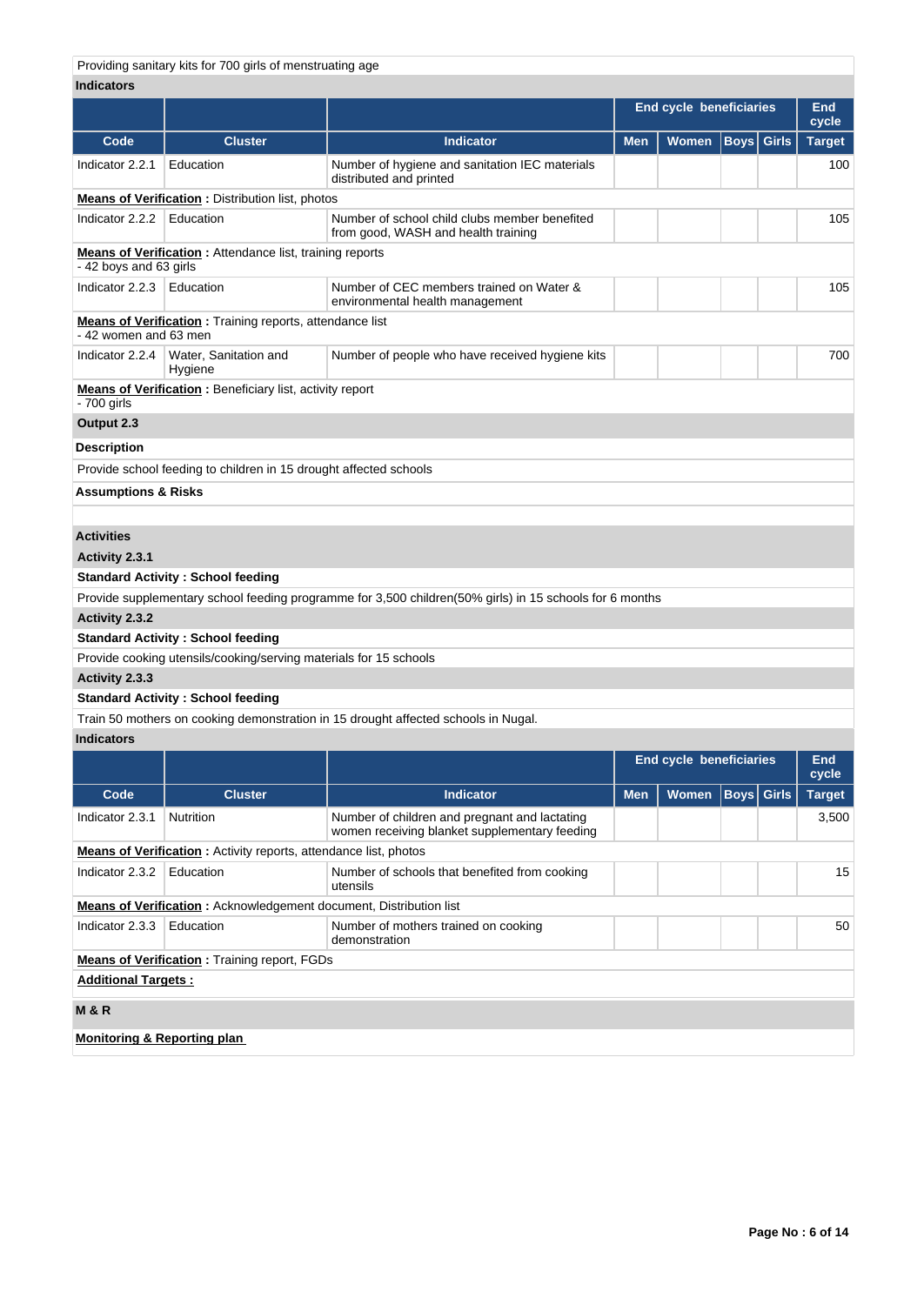The project will be monitored regularly on monthly and Quarterly basis, using the Monitoring tools as explained in the monitoring and reporting plan below. A Case Study from some of the beneficiaries, preferably on a boy and a Girl will be done, to analyze and discuss the impact of the project. Save the Children follows a new and comprehensive Monitoring, Evaluation, Accountability, and Learning framework that guarantees quality assurance, and this is coordinated by our MEAL manager. They support the programme team to set up a functional M&E system. This is an integrated system that generates detailed, field-based information and continuously improves program quality and learning. Programme monitoring will be conducted by a dedicated independent field-based MEAL staff rather than programme implementation staff and will report directly to Nairobi team. The MEAL team will use program quality benchmarks, with indicators that define expected quality standards and discuss outcomes of their monitoring with program team to come up with management decisions and improvement actions. This system ensures stakeholder opinions are actively sought and accounted for, activities are assessed against quality benchmarks, program improvement actions are planned and completed, and findings feedback into management decision making and organizational knowledge. A monitoring and evaluation plan will be developed for the project. This will include a detailed indicator performance tracking table that will be used to track progress towards performance targets. The MEAL Teams will develop project specific data collection tools, basing on the project's measurable indicators. At project level, there will be a monthly review and analysis of data from program implementation and the results will be used to make any required implementation adjustments. Monthly review meetings will also include discussions of key findings, challenges and actions on how to address the challenges. The last project review meeting will include an analysis of the overall project performance and of lessons learnt. MEAL will conduct independent monitoring of program quality following standards that are agreed upon by the technical and the MEAL team. Outcomes of these monitoring visits will be discussed with the project team to address quality shortcomings. The information and data generated by the MEAL team will feed into the reports submitted to SHF according to the agreed schedule. As part of the final reporting a case study will be shared with the education cluster.

#### **Workplan**

| <b>Activitydescription</b>                                                                                                                                                                                 | Year | 2        | 3                       |              |                 |              |                         | 8            | 9 | 10 | 12 |
|------------------------------------------------------------------------------------------------------------------------------------------------------------------------------------------------------------|------|----------|-------------------------|--------------|-----------------|--------------|-------------------------|--------------|---|----|----|
| Activity 1.1.1: Conduct Community outreach and mobilization activities on the<br>importance of basic education for all children (boys and girls) in 15 targeted<br>schools in drought affected communities | 2017 | X        |                         |              |                 |              |                         |              |   |    |    |
| Activity 1.1.2: Facilitate 2 joint quarterly monitoring of the 15 host schools and<br>community affected by drought                                                                                        | 2017 |          |                         | X            |                 |              |                         |              |   |    |    |
| Activity 1.1.3: Provide training for 20 CEC members (10 female) and 10 teachers (3<br>female) on DRR management for schools                                                                                | 2017 |          | $\overline{\mathsf{x}}$ |              |                 |              |                         |              |   |    |    |
| Activity 1.1.4: Provision of incentives to 20 teachers (6 Female)                                                                                                                                          | 2017 | X.       | <b>X</b>                | $\mathsf{X}$ | <b>X</b>        | $\mathsf{x}$ | <b>X</b>                | $\mathsf{x}$ |   |    |    |
| Activity 1.1.5: Provision of teaching and learning materials to 15 (School Supplies<br>and class readers) $-3,500$ Children (50% female                                                                    | 2017 | X        |                         |              |                 |              |                         |              |   |    |    |
| Activity 1.1.6: Provision of gender friendly recreational materials for 15 schools                                                                                                                         | 2017 | X        |                         |              |                 |              |                         |              |   |    |    |
| Activity 1.1.7: Quarterly Coordination of Education in Emergencies (EiE) Working<br>Group meeting and IASC at Sub National Level (collection and sharing data,<br>reports)                                 | 2017 |          |                         | X            |                 |              |                         |              |   |    |    |
| Activity 2.1.1: Provision of safe clean drinking water in 15 schools(10 lts per child,<br>per day for 6 months)                                                                                            | 2017 | X        | <sup>X</sup>            | ΙX.          | <sup>X</sup>    | X            | ΙX.                     | $\times$     |   |    |    |
| Activity 2.1.2: Rehabilitation of 8 water storage system/elevated water tanks in 8<br>schools                                                                                                              | 2017 |          | X                       |              |                 |              |                         |              |   |    |    |
| Activity 2.1.3: Provide 6 plastic water tanks(5,000 lts) in 6 schools                                                                                                                                      | 2017 |          | $\times$                |              |                 |              |                         |              |   |    |    |
| Activity 2.2.1: Printing and distribution of hygiene and sanitation IEC materials                                                                                                                          | 2017 |          | X                       |              |                 |              |                         |              |   |    |    |
| Activity 2.2.2: Train 105(42 female) school child clubs in good practices of Water,<br>health, hygiene and nutrition practices                                                                             | 2017 |          |                         | X            |                 |              |                         |              |   |    |    |
| Activity 2.2.3: Train 105(42 girls)Community Education Committees on school<br>water management to ensure broader lifesaving<br>of education-related intervention                                          | 2017 | X        |                         |              |                 |              |                         |              |   |    |    |
| Activity 2.2.4: Providing sanitary kits for 700 girls of menstruating age                                                                                                                                  | 2017 |          |                         | X            |                 |              |                         |              |   |    |    |
| Activity 2.3.1: Provide supplementary school feeding programme for 3,500 children<br>(50% girls) in 15 schools for 6 months                                                                                | 2017 | $\times$ | $\mathsf{X}$            | <b>X</b>     | $\mathsf{\chi}$ | X            | $\overline{\mathsf{x}}$ | $\times$     |   |    |    |
| Activity 2.3.2: Provide cooking utensils/cooking/serving materials for 15 schools                                                                                                                          | 2017 | X        |                         |              |                 |              |                         |              |   |    |    |
| Activity 2.3.3: Train 50 mothers on cooking demonstration in 15 drought affected<br>schools in Nugal.                                                                                                      | 2017 |          |                         | X            |                 |              |                         |              |   |    |    |

#### **OTHER INFO**

### **Accountability to Affected Populations**

Save the Children has accountability mechanism that ensures participation of beneficiaries, and giving feedback on the progress of the project. The project will have a detailed M&E plan, which indicates roles of different stakeholders during the project life cycle. Joint monitoring visits by Save the Children and the other project stakeholders will be conducted on quarterly basis. The outcomes of these monitoring visits will be discussed with the project team to address quality shortcomings. Further key stakeholders, including children, will be given platforms to participate in critical reflection and feedback processes on the performance of this project. Save the Children's child participation tools will be applied to ensure meaningful, safe, inclusive and voluntary participation of children. A robust and user friendly accountability mechanism will be agreed between beneficiaries (children – boys and girls, and community adults) who are stakeholders in the project. The system will involve sharing project information with beneficiaries, creating opportunities for beneficiaries to participate in implementing the project and a mechanism for receiving and handling feedback and complaints. Outcomes of the accountability system will be fed into monthly review meetings to inform decision making in regard to improving the quality of services delivered to beneficiaries Communities will be able to provide feedback confidentially using the Save the Children's hotline number.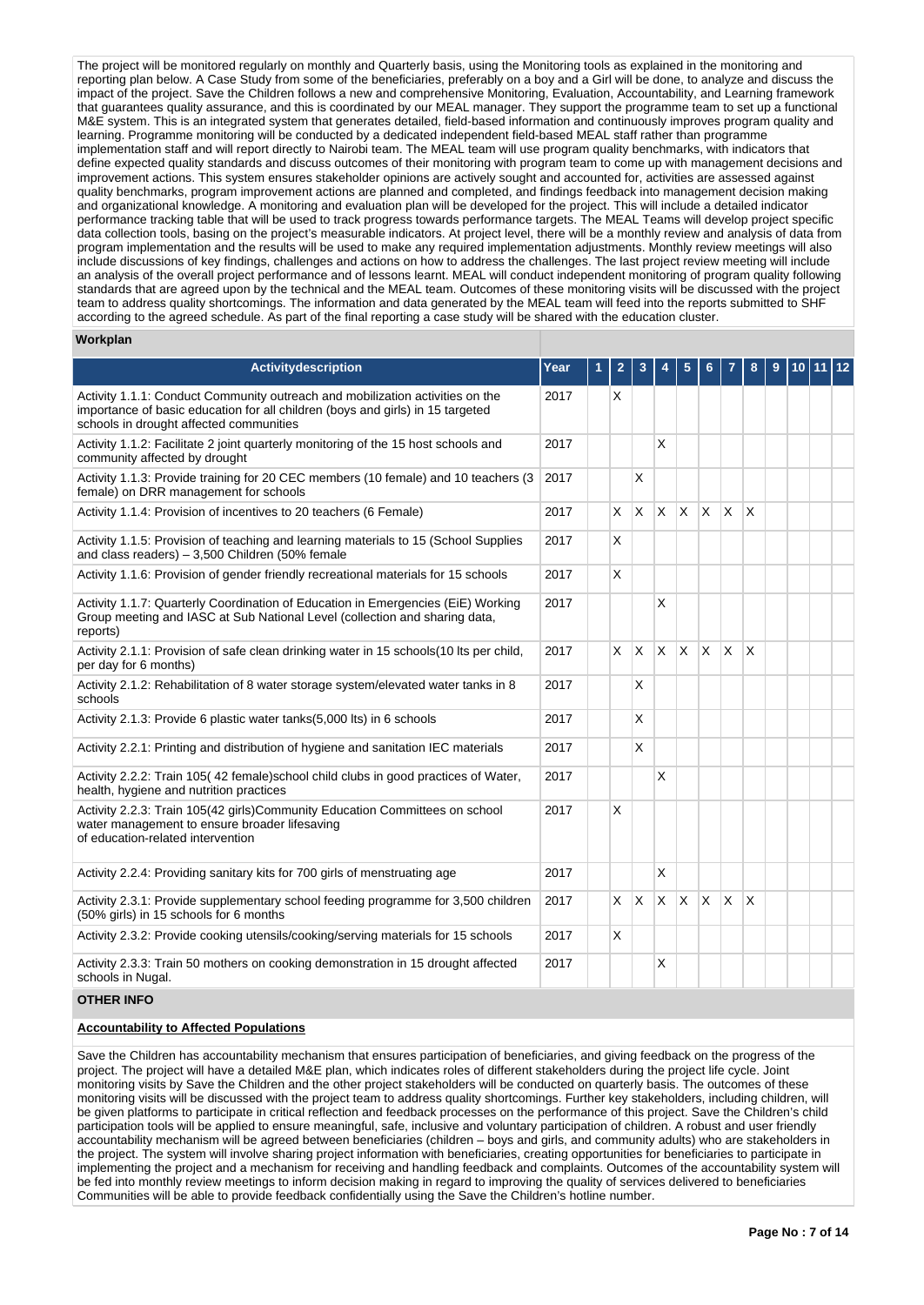#### **Implementation Plan**

Save the Children will work with the MoE at Central, Regional and District levels during the activity planning, implementation, monitoring and evaluation. SCI Will organize community meetings and facilitate discussions on relevant education issues and possible solutions. Different community members such as mothers, elders, religious leaders, youth and children will be invited and participate in these discussions and more awareness will be created among them in educating their children and actively participate in the education activities. The MoE and SC Technical Engineers will work together in consultation with communities and children in the design, implementation and monitoring of all the construction and rehabilitation work. Basic education materials will be procured and supplied to all the target schools including re-usable sanitary kits for girls. Teachers detail gaps will be assessed in the pedagogical knowledge and skills including other life skills in consultation with teachers, head teachers and students including community members and implement a practical training with them with skilled facilitators. school children & Communities will be supported to identify and analysis risks and hazards that affect their wellbeing, safety, school attendance including climate change issues with the help of trained teachers The capacity of supervisors at REO and DEO level will be developed through technical advisors at MoE level and the quality of school supervision will be improved with regular quarterly monitoring visits and support to schools. All these visits will be joint visits

#### **Coordination with other Organizations in project area**

| Name of the organization                                        | Areas/activities of collaboration and rationale                                 |
|-----------------------------------------------------------------|---------------------------------------------------------------------------------|
| Ministry of Education and Higher Education at the central level | Coordination in the project planning, implementation, monitoring,<br>evaluation |
| Regional and District level, MOEHE                              | Implementation of project activities                                            |
| Education Sector committee (ESC)                                | Coordination of activities                                                      |
| Relief International                                            | CECs trainings and teacher's incentives                                         |
| <b>Environment Marker Of The Project</b>                        |                                                                                 |

#### **Gender Marker Of The Project**

2a- The project is designed to contribute significantly to gender equality

#### **Justify Chosen Gender Marker Code**

The project by its design is meant to advance gender equality and equity throughout its life cycle. Puntland, Somalia, like any other African society, is predominantly, a conservative, society that puts men first in the socio-cultural and religious fabrics of the society. Women or girls are considered as people who are supposed to keep the home, get married and raise children, without any consideration for their education and contribution to the political and economic contribution to the society. However, SCI, values gender equality and equity, and as such, mainstreamed gender in the project.

a. The selection of direct project beneficiaries targets 50% girls and 50% boys

b. Training's for teachers cater for gender equality (30% females). It's a known fact that, not many females are empowered and in the teaching profession in Puntland, but the project ensures we deliberately target and involve women

c. The targeting of Community Education Committees will comprise of 50% females

d. The composition of the school clubs will be 50% boys and 50% girls

e. All school infrastructure, including toilets will be dis aggregated to take care of different gender needs

f. The recreational facilities that will be supplied to the schools will take care of different gender needs

g. Girls, because of their unique, specific needs, will be provided with sanitary kits to take care of their needs during menstrual periods

#### **Protection Mainstreaming**

Save the Children has strong Child safeguarding policy that applies to all its staffs, consultants, contractors, or people who get in touch with children in the course of doing Save the Children's work. All staff are trained before being deployed to the field, and they must sign to show that they have read and understood the policy, and that they will not harm the children. Consent of the parents or the children is sought before engaging with the children. Provision of water to children in the school will also ensure that the children, especially the girls remain at school and they do not get abused as they travel out to look for water. The community will be actively participated throughout the project implementation process. The project will give training to the CECs and teachers on Child Rights and Child protection committees, and regular review meeting will be conducted. They will be points of reference and reporting of any child abuse emanating within the school and the community

#### **Country Specific Information**

#### **Safety and Security**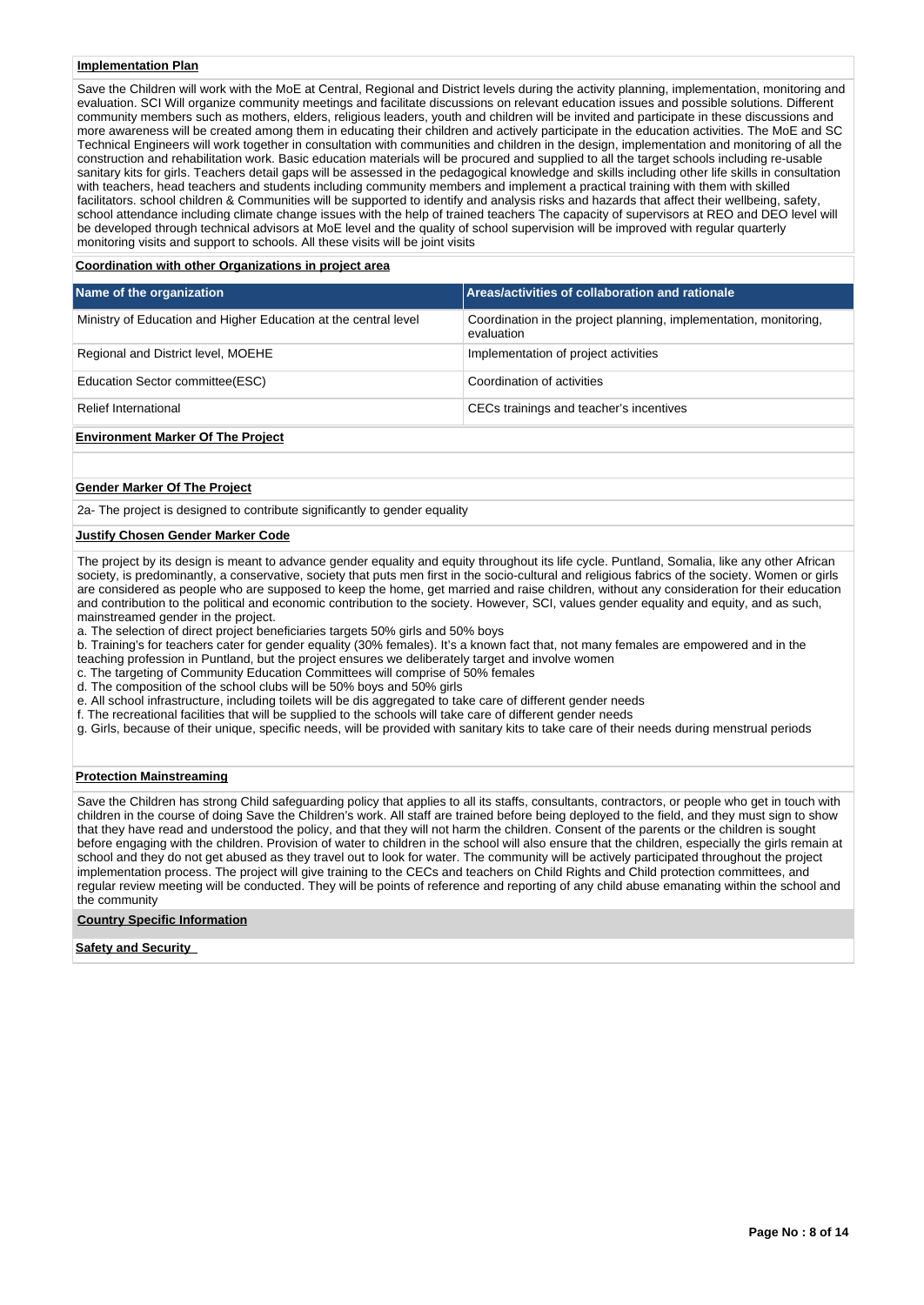The general security situation in Nugal, Puntland is relatively calm, with information of isolated, targeted killings, especially targeting the in some parts of the region. Unconfirmed reports indicate that some Alshabab/ISIS fighters are spotted in the mountainous areas around the coastal town of Bossaso. The parliamentary elections of both upper and lower houses of parliament went on smoothly. There has been some on and off clashes between the military of Puntland and Galmudug, to the South of Puntland. There has however been a concerted effort to mediate in the conflicts. So, in terms of access, the threat is not very big to impeded field accessibility to reach the beneficiaries. There is always a security briefing and advisory sought before embarking on any field trip. The situation still remains fluidy though. Save the Children has comprehensive safety and security guidelines with specific recommendations for teams operating in Somalia and has a robust Safety and Security Plan to safeguard SC beneficiaries, staff, and property, and undertaken a risk assessment and implemented mitigating measures. These guidelines are updated regularly in order to ensure appropriateness to the prevailing context. We have a fullyfledged safety and security department centrally led by the Head of Safety & Security who oversees a team of dedicated area security managers based in each area office. This network of professional safety and security staff continuously gather and analyse security information and generate security advice to staff and the country SMT for decision making. Weekly staff meetings are held at both Nairobi and field level which include updating all staff about security incidents, how these impact our programmes and staff, and the decisions/actions taken. The safety and security team work closely with the regional security forums as well national security bodies such as the NSP (National Security Protection), (NGO security programme), UNDSS (UN department for safety and security) and the local security authorities to access security information which often serves the early warning and early action purpose. Save the Children is committed to minimising safety and security risks to staff and ensuring staff are given training, support, and information to reduce their risk exposure while maximizing the impact of our programmes for children and families. Save the Children International seeks to provide safe and healthy working conditions for all staff, mindful that each individual staff member also has responsibility for achieving this. All Save the Children staff will have access to, and orientate themselves on, the Safety and Security policy, standards, procedures and supporting tools and guidelines. All staff are required to complete Personal Safety & Security training course as part of their induction; receive Basic First Aid training at least twice a year, and Psychological First Aid training at least once a year; and newly recruited staff must participate in a Resilience Profiling Training prior to starting their mission. All Save the Children staff and consultants must undergo a mandatory online personal safety and security trainings before deployment in the field for an assignment.

#### **Access**

The whole of Puntland is relatively peaceful, with few reported cases of incidences, especially those targeting humanitarian workers. Our field offices and sub-offices are spread almost across the whole of Puntland. We have offices in Garowe, Bossaso, and Gardo. We are also working through a partner organization in Galkacyo. The field presence ensures that our staffs are near to the beneficiary communities, hence making their accessibility easier. Over 98% of our field staffs are Somalis, and this makes it easier for them to operate in most parts of the state, without any kind of restriction. SCI also works through partners and community based structures based in the community. These structures make a strong bridge between SCI staffs and the community, making access very easy.

#### **BUDGET**

| Code | <b>Budget Line Description</b>                                                                                                                                                                                                                                                                                                                                                                                                                                                                                                                                                                                                                                                                                 |   | D / S Quantity | <b>Unit</b><br>cost   | <b>Duration</b><br><b>Recurran</b><br>ce | $\mathsf{P}'$<br>charged<br>to CHF | <b>Total Cost</b> |  |  |  |  |  |  |  |
|------|----------------------------------------------------------------------------------------------------------------------------------------------------------------------------------------------------------------------------------------------------------------------------------------------------------------------------------------------------------------------------------------------------------------------------------------------------------------------------------------------------------------------------------------------------------------------------------------------------------------------------------------------------------------------------------------------------------------|---|----------------|-----------------------|------------------------------------------|------------------------------------|-------------------|--|--|--|--|--|--|--|
|      | <b>Staff and Other Personnel Costs</b>                                                                                                                                                                                                                                                                                                                                                                                                                                                                                                                                                                                                                                                                         |   |                |                       |                                          |                                    |                   |  |  |  |  |  |  |  |
| 1.1  | <b>Education Program Manager</b>                                                                                                                                                                                                                                                                                                                                                                                                                                                                                                                                                                                                                                                                               | D |                | 1   5,500<br>.00      | 6                                        | 21.30                              | 7,029.00          |  |  |  |  |  |  |  |
|      | The Education Program Manager is responsible for planning, organizing, directing, coordinating, monitoring and evaluation of<br>Save the Children International's education programme (including primary/secondary education, teachers training, skills training<br>and employment and capacity building of education administrations) in Puntland. The Manager will play a key role in establishing<br>and maintaining sound working relationships and partnerships with local education administration bodies, local and international<br>NGO partners. The unit cost is 5,500 inclusive of terminal benefits, eid bonus and medical insurance and SHF will contribute<br>21.30% over the life of the award. |   |                |                       |                                          |                                    |                   |  |  |  |  |  |  |  |
| 1.2  | <b>Education Project Manager</b>                                                                                                                                                                                                                                                                                                                                                                                                                                                                                                                                                                                                                                                                               | D |                | $1 \ 2,500$<br>.00    | 6                                        | 100.00                             | 15,000.00         |  |  |  |  |  |  |  |
|      | The project Manager Based in Garowe will will ensuring the effective implementation and supervision of the SHF Integrated basic<br>education support to drought affected boys and girls in Garowe and Dangoranyo communities and IDPs. The incumbent will<br>assume all the responsibility of the project management through provision of leadership and technical support to programme staff<br>and partners within the designated area(s) of responsibility for the post. The unit cost is \$2,500 inclusive of terminal benefits, eid<br>bonus and medical insurance and SHF will contribute 100% over the life of the award.                                                                               |   |                |                       |                                          |                                    |                   |  |  |  |  |  |  |  |
| 1.3  | <b>Education Officer</b>                                                                                                                                                                                                                                                                                                                                                                                                                                                                                                                                                                                                                                                                                       | D |                | $1 \mid 1,400$<br>.00 | 6                                        | 100.00                             | 8,400.00          |  |  |  |  |  |  |  |
|      | The project officer based in Garowe will lead in project data collection and data management. The role holder will lead in day to<br>day implementation of project activities with communities and suppliers. They will prepare periodic progress reports for<br>consolidation by project manager. The unit cost is \$1,400 inclusive of terminal benefits, eid bonus and medical insurance and<br>SHF will contribute 100% over the life of the award.                                                                                                                                                                                                                                                        |   |                |                       |                                          |                                    |                   |  |  |  |  |  |  |  |
| 1.4  | Monitoring Evaluation Accountability and Learning (MEAL)<br>Manager                                                                                                                                                                                                                                                                                                                                                                                                                                                                                                                                                                                                                                            | D |                | $1 \mid 2,988$<br>-00 | 6                                        | 15.00                              | 2,689.20          |  |  |  |  |  |  |  |
|      | The Monitoring and Evaluation Manager based in Garowe will be responsible for monitoring and evaluation of the project to<br>ensure the project meets its intended objectives while recording the lesson learnt. The unit cost is \$2,988 inclusive of medical,<br>terminal benefits and eid bonus and SHF will contribute 15% of their cost over the life of the project.                                                                                                                                                                                                                                                                                                                                     |   |                |                       |                                          |                                    |                   |  |  |  |  |  |  |  |
| 1.5  | Admin/HR Officer                                                                                                                                                                                                                                                                                                                                                                                                                                                                                                                                                                                                                                                                                               | D | 1 <sup>1</sup> | 1,558<br>.54          | 6                                        | 15.00                              | 1,402.69          |  |  |  |  |  |  |  |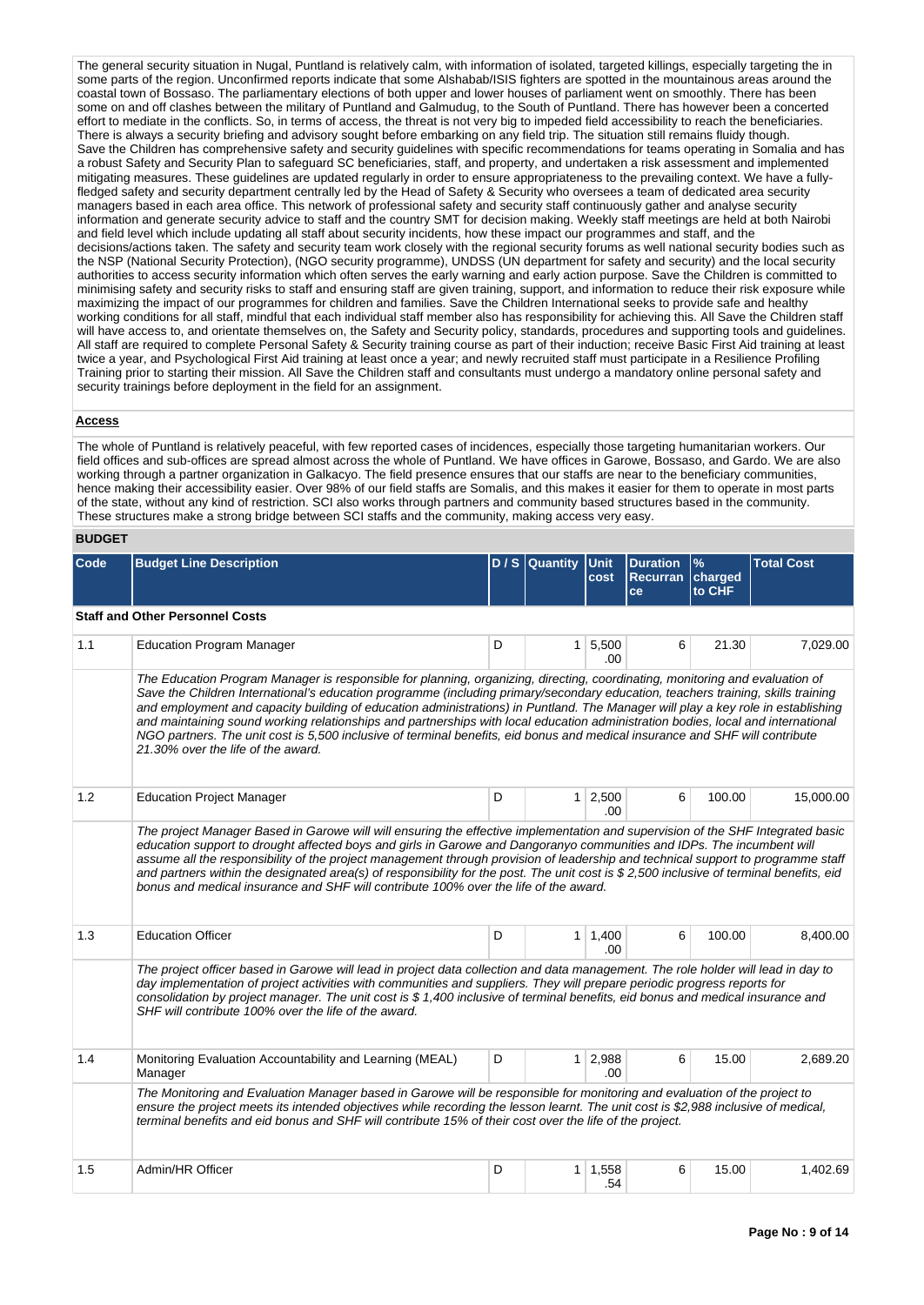|      | The Admin/HR officer based in Garowe will be responsible for recruiting staff the staff,capacity building for staff to ensure they<br>are able to perform there duties effectively and efficiently and performing other HR functions. She/He is also responsible for the<br>admin functions like organising meetings and workshops as well as flight bookings.ms and during workshops. The unit cost is<br>\$1,558.54 inclusive of medical, terminal grants and eid bonus in accordance with the SCI policy and SHF will contribute 15% over<br>the life of the award. |                                                                                                                                                                                                                                                                                                                                                                                          |                |                       |   |        |           |
|------|------------------------------------------------------------------------------------------------------------------------------------------------------------------------------------------------------------------------------------------------------------------------------------------------------------------------------------------------------------------------------------------------------------------------------------------------------------------------------------------------------------------------------------------------------------------------|------------------------------------------------------------------------------------------------------------------------------------------------------------------------------------------------------------------------------------------------------------------------------------------------------------------------------------------------------------------------------------------|----------------|-----------------------|---|--------|-----------|
| 1.6  | <b>IT Coordinator</b>                                                                                                                                                                                                                                                                                                                                                                                                                                                                                                                                                  | D                                                                                                                                                                                                                                                                                                                                                                                        | 1 <sup>1</sup> | 1,965<br>.00          | 6 | 15.00  | 1,768.50  |
|      | The IT officer based in Garowe will be responsible for ensuring the internet is working to enable the project staff and the support<br>staff perform their work without interruptions. He will be responsible for ensuring effective communication system are put in place<br>and data back up during project implementation and reporting. The unit cost is \$1,965 which is inclusive of medical, terminal<br>grants and eid bonus in accordance with the SCI policy and SHF will contribute 15% over the life of the award.                                         |                                                                                                                                                                                                                                                                                                                                                                                          |                |                       |   |        |           |
| 1.7  | Procurement & Supply Chain Manager                                                                                                                                                                                                                                                                                                                                                                                                                                                                                                                                     | D                                                                                                                                                                                                                                                                                                                                                                                        |                | $1 \mid 3,275$<br>.00 | 6 | 10.00  | 1,965.00  |
|      | The Procurement & Supply Chain Manager based in Garowe will be responsible for purchasing supplies, processing tenders for<br>this project, maintaining the inventory of supplies purchased under this project as well as organising transport during workshops.<br>The unit cost is \$3.275 which is inclusive of medical, terminal grants and eid bonus in accordance with the SCI policy and SHF<br>will contribute 10% over the life of the award.                                                                                                                 |                                                                                                                                                                                                                                                                                                                                                                                          |                |                       |   |        |           |
| 1.8  | Area Representative - Puntland                                                                                                                                                                                                                                                                                                                                                                                                                                                                                                                                         | D                                                                                                                                                                                                                                                                                                                                                                                        |                | 1 5,895<br>.00        | 6 | 8.00   | 2,829.60  |
|      | The Area Representative based Garowe has oversight over the field team in the area where the program is being implemented.<br>The unit cost is \$5,895 which is inclusive of medical, terminal grants and eid bonus in accordance with the SCI policy and SHF<br>will contribute 8% over the life of the award.                                                                                                                                                                                                                                                        |                                                                                                                                                                                                                                                                                                                                                                                          |                |                       |   |        |           |
| 1.9  | <b>Emergency Finance Coordinator</b>                                                                                                                                                                                                                                                                                                                                                                                                                                                                                                                                   | D                                                                                                                                                                                                                                                                                                                                                                                        |                | $1 \mid 2,300$<br>.00 | 6 | 15.00  | 2,070.00  |
|      | The Finance Coordinator is based in Garowe will be will be responsible the overall coordination, monitoring and smooth<br>execution of programme payments, Salaries, beneficiary payments and so on and provision of ontime information and data<br>processing. The unit cost is \$2,300 which is inclusive of medical, terminal grants and eid bonus in accordance with the SCI policy<br>and CHF will contribute 15% over the life of the award.                                                                                                                     |                                                                                                                                                                                                                                                                                                                                                                                          |                |                       |   |        |           |
| 1.10 | Logistics Officer                                                                                                                                                                                                                                                                                                                                                                                                                                                                                                                                                      | D                                                                                                                                                                                                                                                                                                                                                                                        |                | $1 \mid 1,965$<br>.00 | 6 | 15.00  | 1,768.50  |
|      | The Logistics Officer is based in Garowe will be will be responsible will work with the procurement manager on the construction<br>tenders for this project and also procurement supplies as well as managing inventory. The unit cost is \$1,965 which is inclusive of<br>medical, terminal grants and eid bonus in accordance with the SCI policy and SHF will contribute 15% over the life of the award.                                                                                                                                                            |                                                                                                                                                                                                                                                                                                                                                                                          |                |                       |   |        |           |
| 1.11 | Awards Coordinator -NBO                                                                                                                                                                                                                                                                                                                                                                                                                                                                                                                                                | D                                                                                                                                                                                                                                                                                                                                                                                        |                | $1 \mid 1,761$<br>.00 | 6 | 15.00  | 1,584.90  |
|      | The Awards Coordinator based in Nairobi and will primarily responsible for ensuring compliance with donor/SCI regulations,<br>contract management, donor reporting and auditing. The unit cost is \$1,761 which is inclusive of social security, medical and<br>terminal benefits. SHF will contribute 15% over the life of the award.                                                                                                                                                                                                                                 |                                                                                                                                                                                                                                                                                                                                                                                          |                |                       |   |        |           |
| 1.12 | Donor Reporting Coordinator                                                                                                                                                                                                                                                                                                                                                                                                                                                                                                                                            | D                                                                                                                                                                                                                                                                                                                                                                                        |                | $1 \mid 3,902$<br>.00 | 6 | 15.00  | 3,511.80  |
|      | The Donor Reporting Coordinator based in Nairobi will be responsible for coordinating the reporting process, reviewing the<br>reports against financials and submitting this to the donor and member. The unit cost 3902 is inclusive of social security, medical<br>and terminal grants and SHF will contribute 15% over the life of the award.                                                                                                                                                                                                                       |                                                                                                                                                                                                                                                                                                                                                                                          |                |                       |   |        |           |
| 1.13 | <b>Security Manager</b>                                                                                                                                                                                                                                                                                                                                                                                                                                                                                                                                                | D                                                                                                                                                                                                                                                                                                                                                                                        |                | $1 \mid 4,503$<br>.00 | 6 | 15.00  | 4,052.70  |
|      |                                                                                                                                                                                                                                                                                                                                                                                                                                                                                                                                                                        | The person is based in Nairobi and is responsible for conducting security assessment in the field and updating the Senior<br>management team on the security situation in the areas we operate and come up with Security mitigation plans. The unit cost is<br>\$4,503 inclusive of social security, medical and terminal grants and SHF will contribute 15% over the life of the award. |                |                       |   |        |           |
|      | <b>Section Total</b>                                                                                                                                                                                                                                                                                                                                                                                                                                                                                                                                                   |                                                                                                                                                                                                                                                                                                                                                                                          |                |                       |   |        | 54,071.89 |
|      | <b>Supplies, Commodities, Materials</b>                                                                                                                                                                                                                                                                                                                                                                                                                                                                                                                                |                                                                                                                                                                                                                                                                                                                                                                                          |                |                       |   |        |           |
| 2.1  | School Supplies for 3500 children                                                                                                                                                                                                                                                                                                                                                                                                                                                                                                                                      | D                                                                                                                                                                                                                                                                                                                                                                                        | 1 <sup>1</sup> | 35,25<br>0.00         | 1 | 100.00 | 35,250.00 |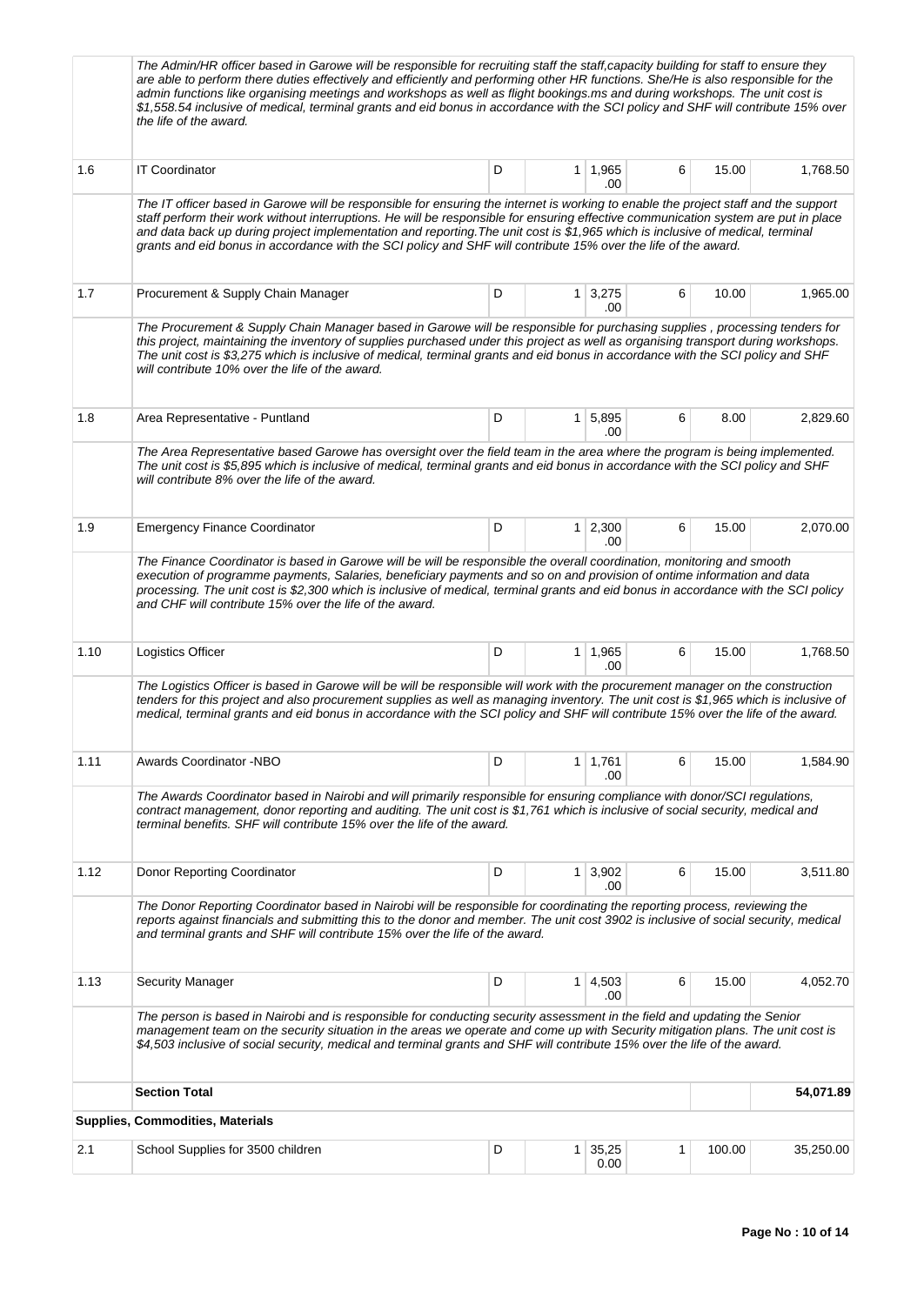|     | This teaching and learning materials (School Supplies) will be purchased for learners in the schools since the parent cannot<br>afford to buy scholastic materials for them. This will enable for the new student to be retained in the schools and continue their<br>education. Total cost will be 35,250 USD for 3,500 target learners and SHF will contribute 100% over the life of the award. See<br>BOQ attached.                                                                                                                                                                                                                                                                                                                                                                                                                                                |   |                |                      |              |        |           |  |
|-----|-----------------------------------------------------------------------------------------------------------------------------------------------------------------------------------------------------------------------------------------------------------------------------------------------------------------------------------------------------------------------------------------------------------------------------------------------------------------------------------------------------------------------------------------------------------------------------------------------------------------------------------------------------------------------------------------------------------------------------------------------------------------------------------------------------------------------------------------------------------------------|---|----------------|----------------------|--------------|--------|-----------|--|
| 2.2 | Recreational Materials for 3500 children                                                                                                                                                                                                                                                                                                                                                                                                                                                                                                                                                                                                                                                                                                                                                                                                                              | D | 1 <sup>1</sup> | 10,20<br>0.00        | $\mathbf{1}$ | 100.00 | 10,200.00 |  |
|     | The recreational materials will be procured and distributed to the learners in all 15 schools in Garowe and Dangoranyo. This will<br>increase the morale of students in the school. 3, 500 of learners will benefit from this recreational materials. It also part of<br>physical education and may keep children in the school which is safe environment to be in. The overall cost will be \$10,200. The<br>SHF will contribute 100% over the life of the award. See BOQ attached.                                                                                                                                                                                                                                                                                                                                                                                  |   |                |                      |              |        |           |  |
| 2.3 | Community outreach and Mobilization                                                                                                                                                                                                                                                                                                                                                                                                                                                                                                                                                                                                                                                                                                                                                                                                                                   | D |                | $4 \mid 30.00$       | 30           | 100.00 | 3,600.00  |  |
|     | Community outreach and mobilization will be conducted in all the target schools for the community to understand the value of the<br>education and bring their children to schools. It also a good opportunity to give awareness to families/parents who have taken<br>their children from schools in order to bring back their children to school. The cost is 2,400 for 4 experts for 30 days over the<br>project period. Each expert will get \$30 per day. SHF will contribute 100% during the life of the award. See BOQ attached.                                                                                                                                                                                                                                                                                                                                |   |                |                      |              |        |           |  |
| 2.4 | Incentives for the teachers                                                                                                                                                                                                                                                                                                                                                                                                                                                                                                                                                                                                                                                                                                                                                                                                                                           | D |                | 20 100.0<br>$\Omega$ | 6            | 100.00 | 12,000.00 |  |
|     | More than half number of the teachers in these schools are not receiving any incentives especially those in the remote schools.<br>There are also big number volunteers teachers who are not receiving any payment. Because of the influx of the new IDP<br>children, it is anticipated that the there will be increased enrollment and more work for these teachers the current teachers might<br>be overwhelmed. The incentives will cater for such categories- teachers who are not paid for the last months and volunteers in<br>the schools. Since the parents can not afford to buy the fees of the children, the project will be providing monthly incentive to the<br>project supported teachers which is worth 100 USD per month, (20 teachers * 100 USD per month* 6 months) is equal to 12,000<br>and SHF will contribute 100 % over the life of the award |   |                |                      |              |        |           |  |
| 2.5 | Provide training for 20 Community Education Commitees<br>(CEC) members (10 female) and 10 teachers (3 female) on<br>Disaster Risk Reduction (DRR) management for schools                                                                                                                                                                                                                                                                                                                                                                                                                                                                                                                                                                                                                                                                                              | D | 1 <sup>1</sup> | 4,166<br>.00         | $\mathbf{1}$ | 100.00 | 4,166.00  |  |
|     | DRR training will be provided to Community Education Commitees (CEC) members and some of the teachers in all the target<br>schools in order to ensure broader life saving enviroment. This will enable them to prepare the contengency plans of their<br>respective schools to mitigate the risks and hazards. It will also build the capacity of the CEC members to protect the<br>environment and ensure that the learning environment is safe. The unit cost for the Disaster Risk Reduction (DRR) training is<br>\$4,166.00 for 30 participants(20 CEC members and 10 teachers) for 4 days. SHF will contribute 100% .See BOQ attached.                                                                                                                                                                                                                           |   |                |                      |              |        |           |  |
| 2.6 | Provision of safe drinking water in 15 schools                                                                                                                                                                                                                                                                                                                                                                                                                                                                                                                                                                                                                                                                                                                                                                                                                        | D | 35000          | 0.20                 | 6            | 100.00 | 42,000.00 |  |
|     | Safe drinking water will be provided to the 15 schools. This will attract more families who were seeking water from far places to<br>bring their children near the schools so as the children will get water from schools. The cost of safe drinking water is<br>approximated to be \$42,000(3500*10 litres per child per day *6 months*0.2 USD/per litre) and SHF will contribute 100% .See<br>BOQ attached.                                                                                                                                                                                                                                                                                                                                                                                                                                                         |   |                |                      |              |        |           |  |
| 2.7 | Support and train 105 (42 female) Community Education<br>Commitees (CEC) members and teachers on School water<br>management                                                                                                                                                                                                                                                                                                                                                                                                                                                                                                                                                                                                                                                                                                                                           | D | 1 <sup>1</sup> | 8,861<br>.60         | 1            | 100.00 | 8,861.60  |  |
|     | Community Education Commitees (CEC) members and teachers will be trained on school water management in order to build<br>their capacity so as to manage their water. Since the project is providing safe drinking water to the schools, the CEC members<br>and teachers will require specific skills and knowledge to manage the water and other management related issues around the<br>school. The training will cost \$8,861.60 for 105 participants for 3 days. SHF will contribute 100%. See BOQ attached.                                                                                                                                                                                                                                                                                                                                                       |   |                |                      |              |        |           |  |
| 2.8 | Train (105 club members, 42 of girls) School child clubs on<br>good practices of health, hygiene, and nutrition practices                                                                                                                                                                                                                                                                                                                                                                                                                                                                                                                                                                                                                                                                                                                                             | D |                | 1 5,726<br>.00       | 1            | 100.00 | 5,726.00  |  |
|     | School club members will be refreshed and trained on good practices of health, hygiene and nutrition to make sure that the<br>learning environment is clean. This will also give new knowledge to children to keep cleanliness and tidiness in the schools. The<br>unit cost 5726 and we intend to train 105 children. SHF will contribute 100%. See BOQ attached.                                                                                                                                                                                                                                                                                                                                                                                                                                                                                                    |   |                |                      |              |        |           |  |
| 2.9 | Coordination of Education In Emergencies (EIE) working group<br>and Inter-Agency Standing Committee (IASC) at sub national<br>level (Collecting, sharing data and reports)                                                                                                                                                                                                                                                                                                                                                                                                                                                                                                                                                                                                                                                                                            | D | 1              | 1,550<br>.00         | 1            | 100.00 | 1,550.00  |  |
|     | We will be bringing together all Education In Emergencies (EIE) implementers as well as the ministry of education to collect data,<br>information shared and report to make sure that all EIE programs are running smoothly. We will have one meeting over the<br>project period for 2 days. The cost of the meeting is 1,550 and SHF will contribute 100%. See BOQ attached.                                                                                                                                                                                                                                                                                                                                                                                                                                                                                         |   |                |                      |              |        |           |  |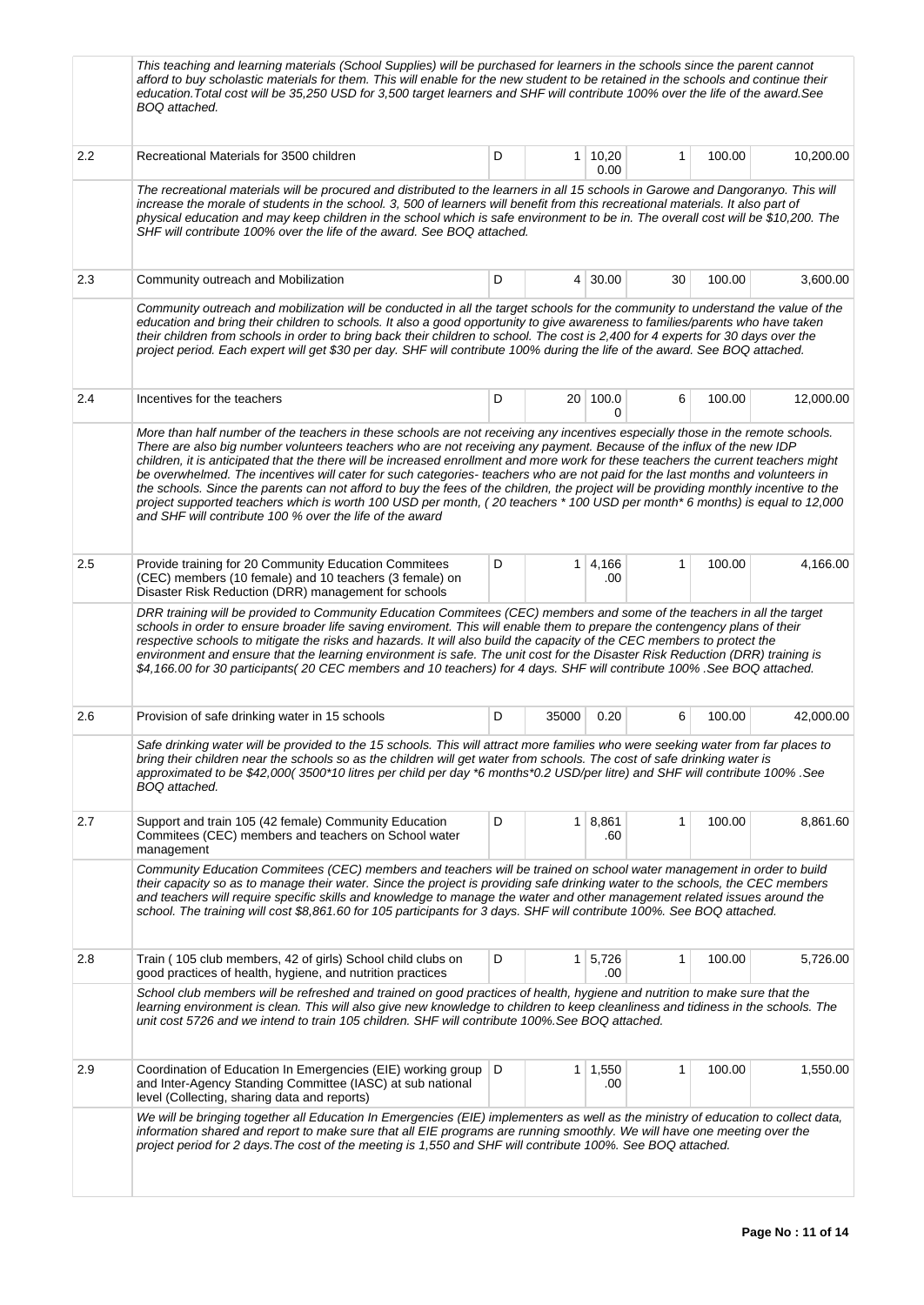| 2.10             | Provision of Sanitary Kits                                                                                                                                                                                                                                                                                                                                                                                                                                                                                | D | 700            | 7.00                   | 1            | 100.00 | 4,900.00   |  |
|------------------|-----------------------------------------------------------------------------------------------------------------------------------------------------------------------------------------------------------------------------------------------------------------------------------------------------------------------------------------------------------------------------------------------------------------------------------------------------------------------------------------------------------|---|----------------|------------------------|--------------|--------|------------|--|
|                  | Sanitary kits will be provided to the grown up girls to continue their education when they are in menstrual period, this will give<br>confident to stay at school and take their lesson. 700 kits will distributed to 700 girls. The total cost cost is 4,900 and SHF will<br>contribute 100%. See BOQ attached.                                                                                                                                                                                          |   |                |                        |              |        |            |  |
| 2.11             | Facilitate two joint monitoring visit to the 15 schools and<br>community affected by the drought                                                                                                                                                                                                                                                                                                                                                                                                          | D |                | $2 \mid 1,500$<br>.00  | 1            | 100.00 | 3,000.00   |  |
|                  | The joint monitoring and review meeting will be conducted on quarterly basis together with regional education office as well as<br>the ministry of education at central level. The cost for the 2 visits will be \$3,000 for 10 people for 3 days per visit. SHF will<br>contribute 100% see BOQ attached.                                                                                                                                                                                                |   |                |                        |              |        |            |  |
| 2.12             | Provision of plastic water tanks to 6 schools                                                                                                                                                                                                                                                                                                                                                                                                                                                             | D |                | 6 1,000<br>.00         | 1            | 100.00 | 6,000.00   |  |
|                  | 6 plastic water tanks will be provided to the 6 project supported schools. Since the drought damaged all the water storages of the<br>schools, the project will be procured 6 plastic water tanks to store the water for the children. The unit cost of this 1000 per each<br>plastic* 6, the total is 6000 USD and CHF will contribute 100% over the life of the award.                                                                                                                                  |   |                |                        |              |        |            |  |
| 2.13             | Provision of supplementary of school feeding program for<br>3,500 (50% Girls) for 15 schools                                                                                                                                                                                                                                                                                                                                                                                                              | D | 1 <sup>1</sup> | 78,84<br>0.00          | 1            | 100.00 | 78,840.00  |  |
|                  | The project will provide supplementary feeding for the children for four(6)months that they will be at school. This will comprise of<br>powdered Milk, sugar, Dates, to supplement the food World Food Programme will be providing to the schools. The food will<br>provide additional nutritional values to the children besides retaining or keeping them at school. total costs for 3,500 children is<br>\$78,840 USD and SHF will contribute 100% over the life of the project. See the attached BOQ. |   |                |                        |              |        |            |  |
| 2.14             | Provide Cooking Utensiles for 15 schools                                                                                                                                                                                                                                                                                                                                                                                                                                                                  | D |                | $1 \mid 3,975$<br>.00  | $\mathbf{1}$ | 100.00 | 3,975.00   |  |
|                  | Cooking materials such as utensils will be distributed to the 15 schools. Each school will be provided 2 sauce pans and 5 buckets,<br>this will help in cooking of food. The unit cost is 3975 and SHF will contribute 100%.                                                                                                                                                                                                                                                                              |   |                |                        |              |        |            |  |
| 2.15             | Rehabilitation of 8 Elavated Water Tank                                                                                                                                                                                                                                                                                                                                                                                                                                                                   | D |                | $1 \vert 6,487$<br>.92 | 1            | 100.00 | 6,487.92   |  |
|                  | 8 elevated water tanks will be rehabilitated. The unit cost @810.99 each) is equivalent to \$6,487.92. SHF will contribute 100%.<br>See BOQ attached.                                                                                                                                                                                                                                                                                                                                                     |   |                |                        |              |        |            |  |
| 2.16             | Train 50 mothers on cooking demonstration in 15 drought<br>affected schools in Nugal region                                                                                                                                                                                                                                                                                                                                                                                                               | D | 1 <sup>1</sup> | 4,665<br>.00           | 1            | 100.00 | 4.665.00   |  |
|                  | 50 mothers will be trained on cooking demonstration for 3 days to deeply understand the concept of the feeding program. The<br>unit cost is \$4,665 and SHF will contribute 100%. See BOQ attached.                                                                                                                                                                                                                                                                                                       |   |                |                        |              |        |            |  |
| 2.17             | Procurement of Information, Education and Communication<br>(IEC) materials for hygiene massages                                                                                                                                                                                                                                                                                                                                                                                                           | D | 100            | 5.00                   | 1            | 100.00 | 500.00     |  |
|                  | IEC materials will procured and fixed on the walls of the schools. The IEC materials will send hygiene messages to the children<br>and the community, the unit cost is 500 and SHF will contribute 100% .See BOQ attached.                                                                                                                                                                                                                                                                                |   |                |                        |              |        |            |  |
|                  | <b>Section Total</b>                                                                                                                                                                                                                                                                                                                                                                                                                                                                                      |   |                |                        |              |        | 231,721.52 |  |
| <b>Equipment</b> |                                                                                                                                                                                                                                                                                                                                                                                                                                                                                                           |   |                |                        |              |        |            |  |
| 3.1              | Laptop computer (Project Manager and Officer)                                                                                                                                                                                                                                                                                                                                                                                                                                                             | D |                | $2 \mid 1,400$<br>.00  | 1            | 100.00 | 2,800.00   |  |
|                  | This laptop will be used by the project coordinator and the officer. These are new roles and they will be responsible for overall<br>project management and reporting and implementation of the project. The cost of the laptop is \$2,800. They will use this laptops to<br>come up with the IEC materials, develop TORs for the training, maintain beneficiary data as well as prepare narrative reports.                                                                                               |   |                |                        |              |        |            |  |
|                  | <b>Section Total</b>                                                                                                                                                                                                                                                                                                                                                                                                                                                                                      |   |                |                        |              |        | 2,800.00   |  |
| <b>Travel</b>    |                                                                                                                                                                                                                                                                                                                                                                                                                                                                                                           |   |                |                        |              |        |            |  |
| 5.1              | Staff travel and Lodging                                                                                                                                                                                                                                                                                                                                                                                                                                                                                  | D | 1 <sup>1</sup> | 2,900<br>.00           | 1            | 100.00 | 2,900.00   |  |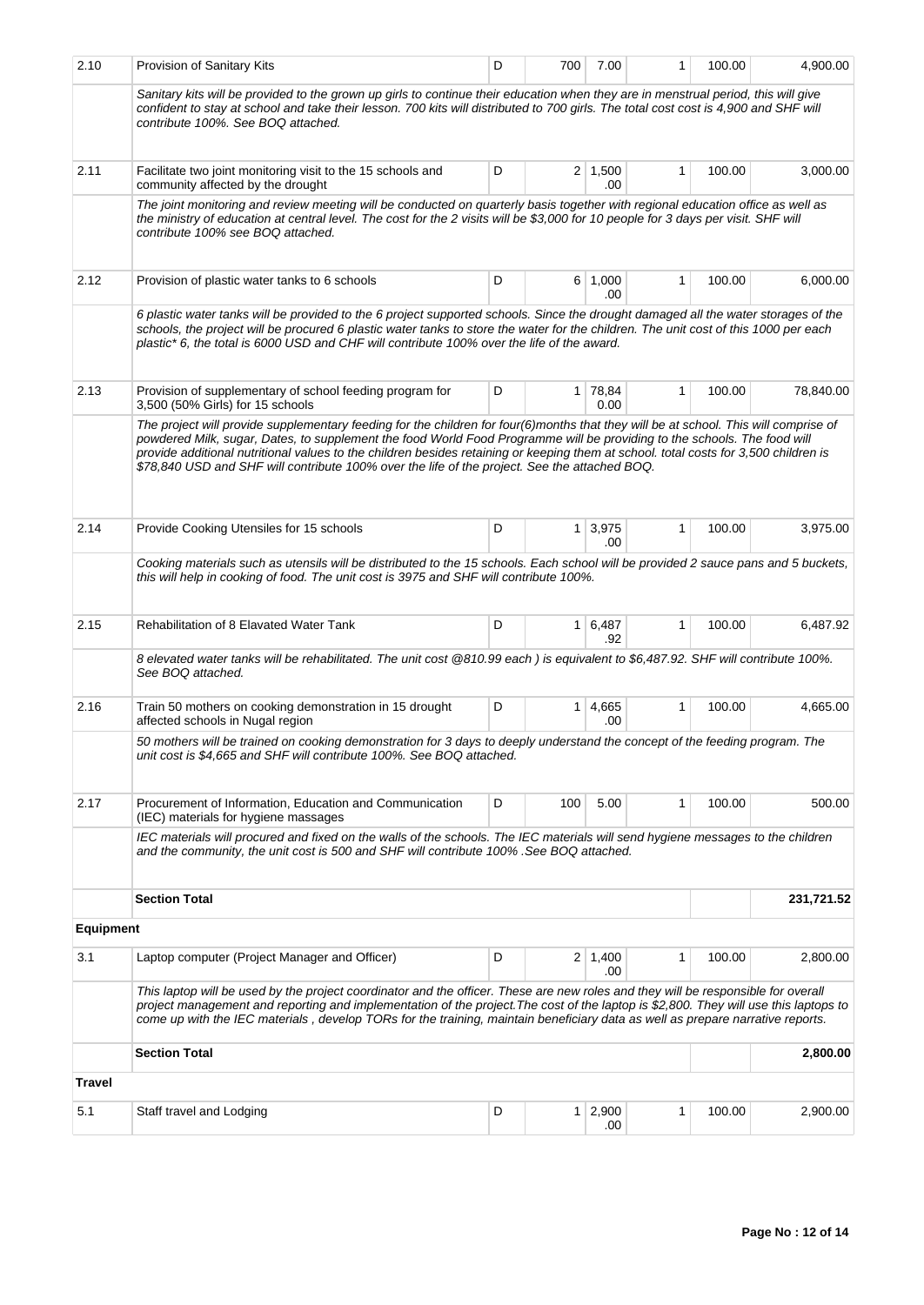|                   | The costs include travel costs for key project staff based in the field consisting staff movement between Garowe and Nairobi. This<br>includes flight costs, per diems and accommodation expenses for the SHF education project manager and Education program<br>manager for monitoring, kick off, project implementation, program review meetings and close out. It also includes travel cost for<br>the Area representative and Area Finance Manager for kick off meetings, program review meetings and close out meetings. SHF<br>will cover \$2900 of travel cost. BOQ is attached. |                                                                            |            |                                          |                   |   |                      |                       |   |                      |            |
|-------------------|-----------------------------------------------------------------------------------------------------------------------------------------------------------------------------------------------------------------------------------------------------------------------------------------------------------------------------------------------------------------------------------------------------------------------------------------------------------------------------------------------------------------------------------------------------------------------------------------|----------------------------------------------------------------------------|------------|------------------------------------------|-------------------|---|----------------------|-----------------------|---|----------------------|------------|
| 5.2               | Vehicle Hire Incl (Fuel/Driver costs)                                                                                                                                                                                                                                                                                                                                                                                                                                                                                                                                                   |                                                                            |            |                                          |                   | D |                      | $2 \mid 1,800$<br>.00 | 6 | 100.00               | 21,600.00  |
|                   | This will cover the cost of hiring 2 vehicles plus other associated costs such as vehicle fuel and driver. The vehicle will be used by<br>the project staff during the field visits, meetings and training's. The unit cost is \$1,800. Rates based on prevailing market rates.<br>SHF will contribute 100% the total cost is 21,600. BOQ is attached                                                                                                                                                                                                                                   |                                                                            |            |                                          |                   |   |                      |                       |   |                      |            |
|                   | <b>Section Total</b>                                                                                                                                                                                                                                                                                                                                                                                                                                                                                                                                                                    |                                                                            |            |                                          |                   |   |                      |                       |   |                      | 24,500.00  |
|                   | <b>General Operating and Other Direct Costs</b>                                                                                                                                                                                                                                                                                                                                                                                                                                                                                                                                         |                                                                            |            |                                          |                   |   |                      |                       |   |                      |            |
| 7.1               | <b>Office Rent</b>                                                                                                                                                                                                                                                                                                                                                                                                                                                                                                                                                                      |                                                                            |            |                                          |                   | D |                      | $1 \mid 4,200$<br>.00 | 6 | 17.00                | 4,284.00   |
|                   | This covers office rent for the office in Garowe. The office will support the project activities. The program review meetings, kick off<br>meetings, close out meetings and budget variance meetings will held in this office. Where possible some trainings will also be<br>conducted in the office. SHF will cover \$4,284 of office rent. See BOQ attached.                                                                                                                                                                                                                          |                                                                            |            |                                          |                   |   |                      |                       |   |                      |            |
| 7.2               | Utilities (Water-\$120 and Electricity- \$700)                                                                                                                                                                                                                                                                                                                                                                                                                                                                                                                                          |                                                                            |            |                                          |                   | D | $\mathbf{1}$         | 820.0<br>0            | 6 | 20.00                | 984.00     |
|                   | This covers the cost of electricity and water. This is meant to ensure the office has electricity which powers the laptops/desktops,<br>the servers thus enabling communication and also water for staff to drink and maintain a clean working environment. SHF will<br>cover \$984 of office utilities. See BOQ attached.                                                                                                                                                                                                                                                              |                                                                            |            |                                          |                   |   |                      |                       |   |                      |            |
| 7.3               | Office Internet and Communication Costs                                                                                                                                                                                                                                                                                                                                                                                                                                                                                                                                                 |                                                                            |            |                                          |                   | D | 1 <sup>1</sup>       | 2,000<br>.00          | 6 | 20.00                | 2,400.00   |
|                   | This will cover internet costs which enables the staff to communicate, exchange of project documents, storing of digital data<br>gathered and also liaison with the different stakeholders. SHF will cover \$2,400 of office utilities. See BOQ attached.                                                                                                                                                                                                                                                                                                                               |                                                                            |            |                                          |                   |   |                      |                       |   |                      |            |
| 7.4               | Contribution to Bank Charges                                                                                                                                                                                                                                                                                                                                                                                                                                                                                                                                                            |                                                                            |            |                                          |                   | D | 1 <sup>1</sup>       | 3,221<br>.00          | 1 | 100.00               | 3,221.00   |
|                   | This will cover transfer charges for the salaries paid to staff and payments to suppliers. Dahabshil charges 1% of the total amount<br>being transferred. SHF will cover \$3221 of bank charges. Save The Children has provided 1% of the total project direct cost. See<br>BOQ attached.                                                                                                                                                                                                                                                                                               |                                                                            |            |                                          |                   |   |                      |                       |   |                      |            |
| 7.5               | Security - SPU (special police unit) incentives (Field missions)                                                                                                                                                                                                                                                                                                                                                                                                                                                                                                                        |                                                                            |            |                                          |                   | D |                      | $1 \mid 2,600$<br>.00 | 6 | 20.00                | 3,120.00   |
|                   | This will cover the cost of mission security. The escorts will be escorting project staff going for field visits during training,<br>meetings and also for the office where some of the project meetings like the review meetings will be conducted. SHF will cover<br>\$3,120 of security costs. See BOQ attached.                                                                                                                                                                                                                                                                     |                                                                            |            |                                          |                   |   |                      |                       |   |                      |            |
|                   | <b>Section Total</b>                                                                                                                                                                                                                                                                                                                                                                                                                                                                                                                                                                    |                                                                            |            |                                          |                   |   |                      |                       |   |                      | 14,009.00  |
| <b>SubTotal</b>   |                                                                                                                                                                                                                                                                                                                                                                                                                                                                                                                                                                                         |                                                                            |            |                                          |                   |   | 35,865.0<br>0        |                       |   |                      | 327,102.41 |
| Direct            |                                                                                                                                                                                                                                                                                                                                                                                                                                                                                                                                                                                         |                                                                            |            |                                          |                   |   |                      |                       |   |                      | 327,102.41 |
| Support           |                                                                                                                                                                                                                                                                                                                                                                                                                                                                                                                                                                                         |                                                                            |            |                                          |                   |   |                      |                       |   |                      |            |
| <b>PSC Cost</b>   |                                                                                                                                                                                                                                                                                                                                                                                                                                                                                                                                                                                         |                                                                            |            |                                          |                   |   |                      |                       |   |                      |            |
|                   | <b>PSC Cost Percent</b>                                                                                                                                                                                                                                                                                                                                                                                                                                                                                                                                                                 |                                                                            |            |                                          |                   |   |                      |                       |   |                      | 7.00       |
| <b>PSC Amount</b> |                                                                                                                                                                                                                                                                                                                                                                                                                                                                                                                                                                                         |                                                                            |            |                                          |                   |   |                      |                       |   |                      | 22,897.17  |
| <b>Total Cost</b> |                                                                                                                                                                                                                                                                                                                                                                                                                                                                                                                                                                                         |                                                                            |            |                                          |                   |   |                      |                       |   |                      | 349,999.58 |
|                   | <b>Project Locations</b>                                                                                                                                                                                                                                                                                                                                                                                                                                                                                                                                                                |                                                                            |            |                                          |                   |   |                      |                       |   |                      |            |
|                   | <b>Location</b>                                                                                                                                                                                                                                                                                                                                                                                                                                                                                                                                                                         | <b>Estimated</b><br>percentage<br>of budget<br>for each<br><b>location</b> |            | <b>Estimated number of beneficiaries</b> | for each location |   |                      |                       |   | <b>Activity Name</b> |            |
|                   |                                                                                                                                                                                                                                                                                                                                                                                                                                                                                                                                                                                         |                                                                            | <b>Men</b> | <b>Women</b>                             |                   |   | Boys Girls Total     |                       |   |                      |            |
|                   | Nugaal -> Garowe                                                                                                                                                                                                                                                                                                                                                                                                                                                                                                                                                                        | 100                                                                        | 77         |                                          |                   |   | 48 1,750 1,750 3,625 |                       |   |                      |            |